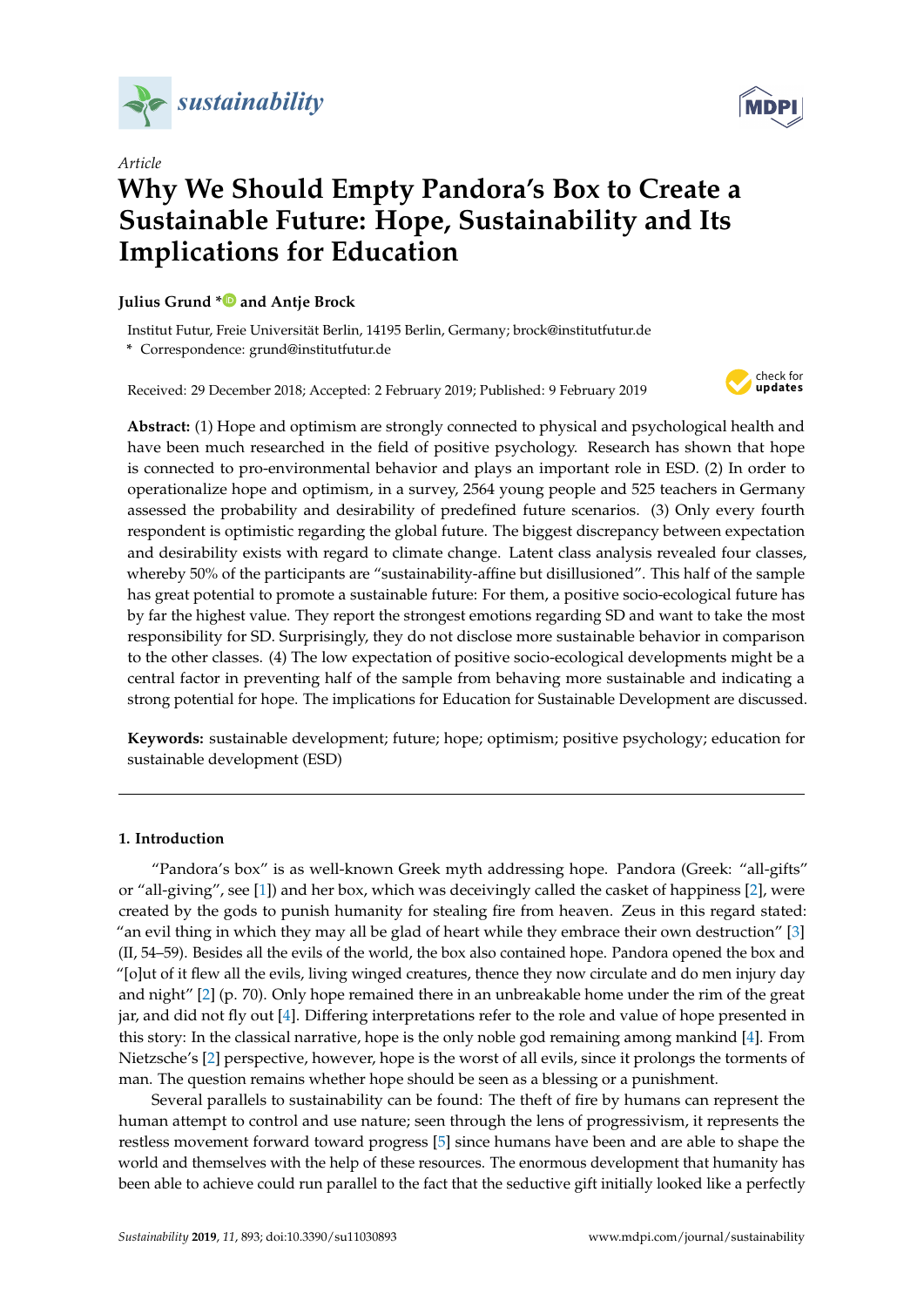good thing. That humanity has indeed embraced its own destruction is reflected in the threatening course humanity is currently on, acting beyond a "safe operating space for humanity" [\[6\]](#page-15-5).

In the following study, the construct of hope is theoretically examined from the perspective of Positive Psychology, Sustainability, and Education for Sustainable Development (ESD). The empirical part measures hope and optimism by analyzing the responses of 2564 young people and 525 educators in Germany, assessing future scenarios in terms of their probability and desirability. The methodology and the results are being discussed and conclusions for ESD are drawn.

#### **2. Theory**

## *2.1. Synergies between Psychology and Sustainable Development*

Psychology as the science of the human mind and behavior is deeply intertwined on several levels with SD (see also [\[7\]](#page-15-6)). Sustainability can only be achieved through a change on the level of individual thinking and feeling, while behavioral transformation is only effective when sufficiently implemented and supported on a collective level. Here, psychology can contribute with the knowledge of proximal (other people, neighborhood) as well as distal (economic as well as cultural) influences on behavior [\[8\]](#page-16-0).

The psychological barriers that make it challenging to achieve SD are widely discussed. The questions on the topic of individual change revolve around information-presenting-and-processing, identity as well as individual needs. Among them are, for example, the (lack of) closeness (timely, spatially and socially) of events [\[9\]](#page-16-1), delay discounting [\[10\]](#page-16-2) and a lack of self-efficacy [\[11\]](#page-16-3). Also, the basic psychological need for control and orientation [\[12\]](#page-16-4) is impeded when dealing with complex and interconnected problems. Often on a global scale, these problems are additionally characterized by conflicting goals of different stakeholders [\[13\]](#page-16-5).

Vice versa, the dynamics of the current unsustainability effect mental health in manifold ways (see e.g., [\[14\]](#page-16-6)). The psychological impact of global change phenomena such as climate change are understood to be as far-reaching that they should "not be left only to an environmental subdiscipline of psychology" [\[8\]](#page-16-0) (p. 16). On the one side, connections between environmental degradation, poverty and poor mental health mediated through e.g., insecurity, hopelessness, rapid social change, risks of violence and poor physical health are shown [\[15\]](#page-16-7). On the other side, positive relations between mental health and other sub-domains of SD such as restorative interactions with ecosystems [\[16\]](#page-16-8) or economic factors like a decent work situation are proven [\[17](#page-16-9)[,18\]](#page-16-10).

One of the most pressing and therefore most vivid research fields of psychology and SD is related to climate change. Manning and Clayton [\[19\]](#page-16-11) for example, summarize deep mental health challenges (related to food insecurity, migration, economic crisis) as consequences of climate change. Analyzed through a clinical lens, Burke et al. [\[20\]](#page-16-12) concluded: "effects of climate change place children at risk of mental health consequences including PTSD, depression, anxiety, phobias, sleep disorders, attachment disorders, and substance abuse" which can lead "to problems with emotion regulation, cognition, learning, behavior, language development, and academic performance" [\[20\]](#page-16-12) (p. 1).

The work of Ojala [\[21\]](#page-16-13) focuses on the perception of the future: Among young people, feelings of helplessness, worry, and hopelessness regarding the global future together with sadness, frustration as well as anger are widespread [\[21\]](#page-16-13) (p. 5). While for young people, worry was the main emotion regarding climate change, it was found to have a strong connection to individual value orientation: The stronger young people express universal values (global justice, peace, equality) or values concerning the biosphere (rights of animals and nature), the more pronounced they worry [\[22,](#page-16-14)[23\]](#page-16-15).

Here, psychology also contributes to a growing research field on coping with several impacts of unsustainability. Given the still existing tendency of SD-related issues to focus mainly on avoiding negative or even catastrophic developments and thereby lacking pull-factors towards a desirable future, one psychological sub-discipline, in particular, has valuable contributions to offer: Positive Psychology.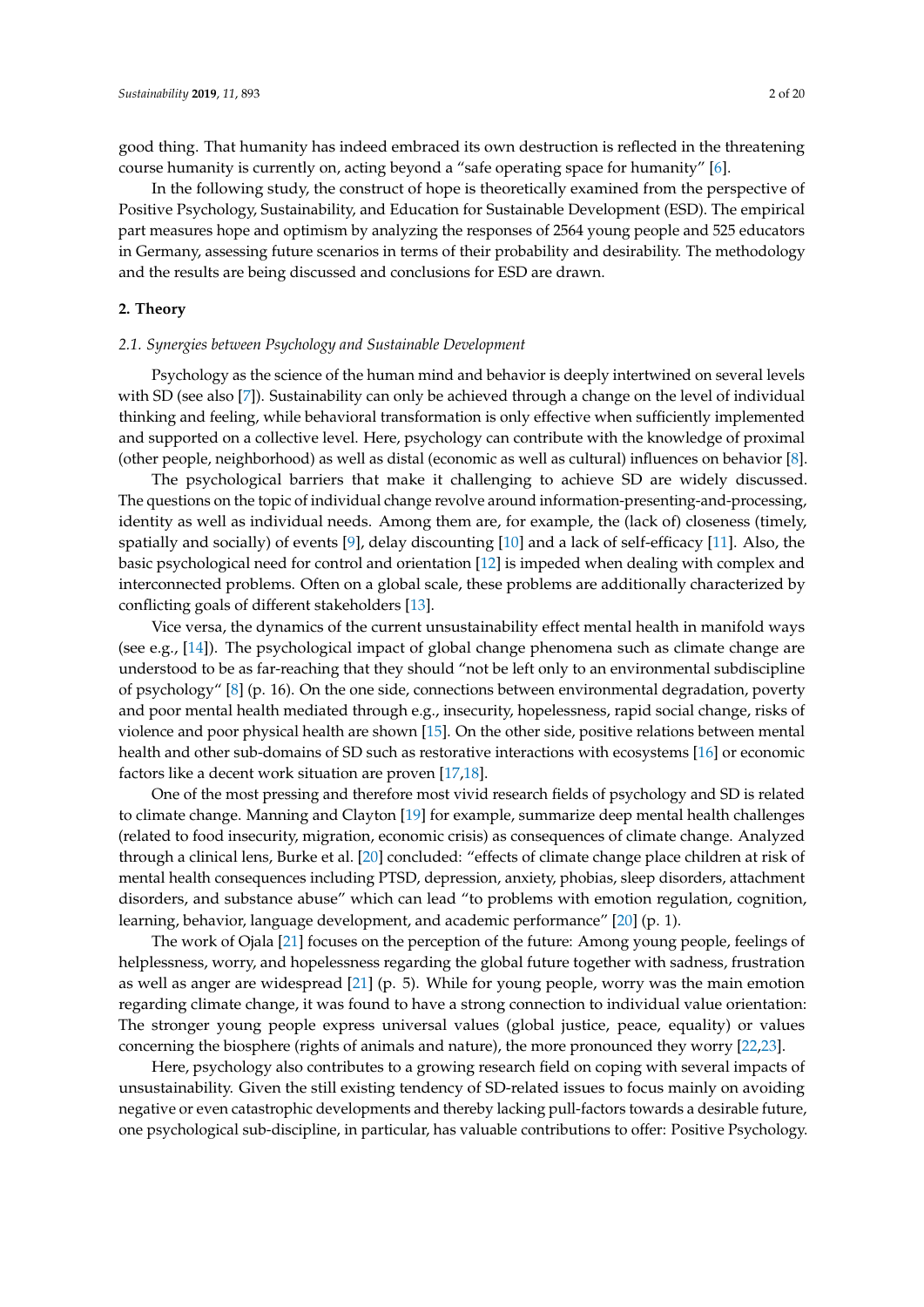## *2.2. Positive Psychology and Sustainability*

Positive Psychology is a subfield of general psychology and focuses on the positive aspects of life [\[24\]](#page-16-16). It researches constructs such as Positive Emotions, Engagement, Relationships, Meaning and Accomplishments (PERMA Model [\[25\]](#page-16-17)). While Positive Psychology focuses on aspects to render individual life worth living and make it meaningful (ibid.), the aim of SD is to ensure such worthwhile life for all human beings for present as well as for future generations [\[26\]](#page-16-18).

The strong need to bring together the two research fields has already been underlined [\[27–](#page-16-19)[29\]](#page-16-20). According to Corral-Verdugo [\[28\]](#page-16-21), a negative bias exists, which postulates that sustainable behavior is accompanied by negative emotions. This refers to antecedents like fear, guilt, and shame and their consequences like discomfort, inconvenience, sacrifice. Instead, he argues that "sustainable behavior is positive behavior originated by positive dispositional factors, and maintained by psychological benefits" [\[28\]](#page-16-21) (p. 651). The main dispositional antecedent variables of sustainable behavior are positive emotions, positive motives and attitudes, positive psychological traits as well as psychological capacities. The intrinsic psychological benefits encompass satisfaction, competence motivation, happiness, and well-being [\[28\]](#page-16-21). Tapia-Fonllem et al. [\[30\]](#page-16-22) provide an overview of the contribution of sustainable behavior to quality of life.

A frequently used theory of Positive Psychology are the Values in Action-theory (VIA) [\[31\]](#page-16-23), a description of strength-oriented personality traits. The VIA includes six virtues: Wisdom, Courage, Humanity, Justice, Temperance, and Transcendence. The importance of these virtues when wanting to achieve a sustainable future is self-evident. This is illustrated specifically by the virtue justice as a core objective of SD [\[32\]](#page-16-24). Here, a positive relationship was found between character strengths and life satisfaction [\[31\]](#page-16-23). Importantly, hope (operationalized as one of 24 character strengths related to the 6 virtues) has the greatest positive correlation to life satisfaction ( $\left[31\right]$ ,  $r = 0.48$ –0.59). Among the following, the focus is put on hope, a central character strength connected to life satisfaction and a crucial component of SD and ESD.

#### *2.3. Hope and Optimism*

Hope and optimism are personality traits defined as beliefs about the future, and are "related to several indices of psychological and physical well-being" [\[33\]](#page-17-0) (p. 821). Besides these similarities, they were found to be distinct, but connected constructs: A meta-analysis of 16 studies (*n* = 4202) showed a medium strong correlation between hope and optimism  $(r = 0.53; [33]$  $(r = 0.53; [33]$ ; see also [\[34\]](#page-17-1)).

Optimism is described in the literature in two ways. The first is dispositional optimism. Accordingly, "Optimists are people who expect good things to happen; pessimists are people who expect bad things to happen" [\[35\]](#page-17-2) (p. 2). Thus dispositional optimism is characterized by positive "general outcome expectancies" [\[36\]](#page-17-3) (p. 219). In connection to expectancy-value models (see 3.2), dispositional optimism therefore implies a high expectation of desired futures and a low expectation of undesired futures. Because of that, the extend of dispositional optimism can be described through a linear function [\[37\]](#page-17-4). The second form is optimism as an explanatory style [\[38\]](#page-17-5). The central dimensions of attribution are internal vs. external, stable vs. transient and global vs. specific. An optimist is a person who imputes positive events internally, stable, and globally. In this paper, the theoretical foundation will be dispositional optimism rather than optimism as an explanatory style, given that the latter does not match the collective dimension of possible SD-relevant futures.

Hope, in contrast to the more general focus of optimism, addresses goals connected to personal actions. In Positive Psychology, a common definition is: "Hope is a motivational factor that helps initiate and sustain action toward long-term goals, including flexible management of obstacles that get in the way of goal attainment" [\[39\]](#page-17-6) (p. 520). Therefore, important factors of hope are: a) value of the goal, b) seeing pathways to reach that goal and c) having agency towards achieving that goal [\[40,](#page-17-7)[41\]](#page-17-8). Important to note, that the pathways to achieve the goal of a sustainable future are invariably collective. Hope is only relevant when uncertainty is prevalent [\[21\]](#page-16-13). Thus, a desired future has to be at stake but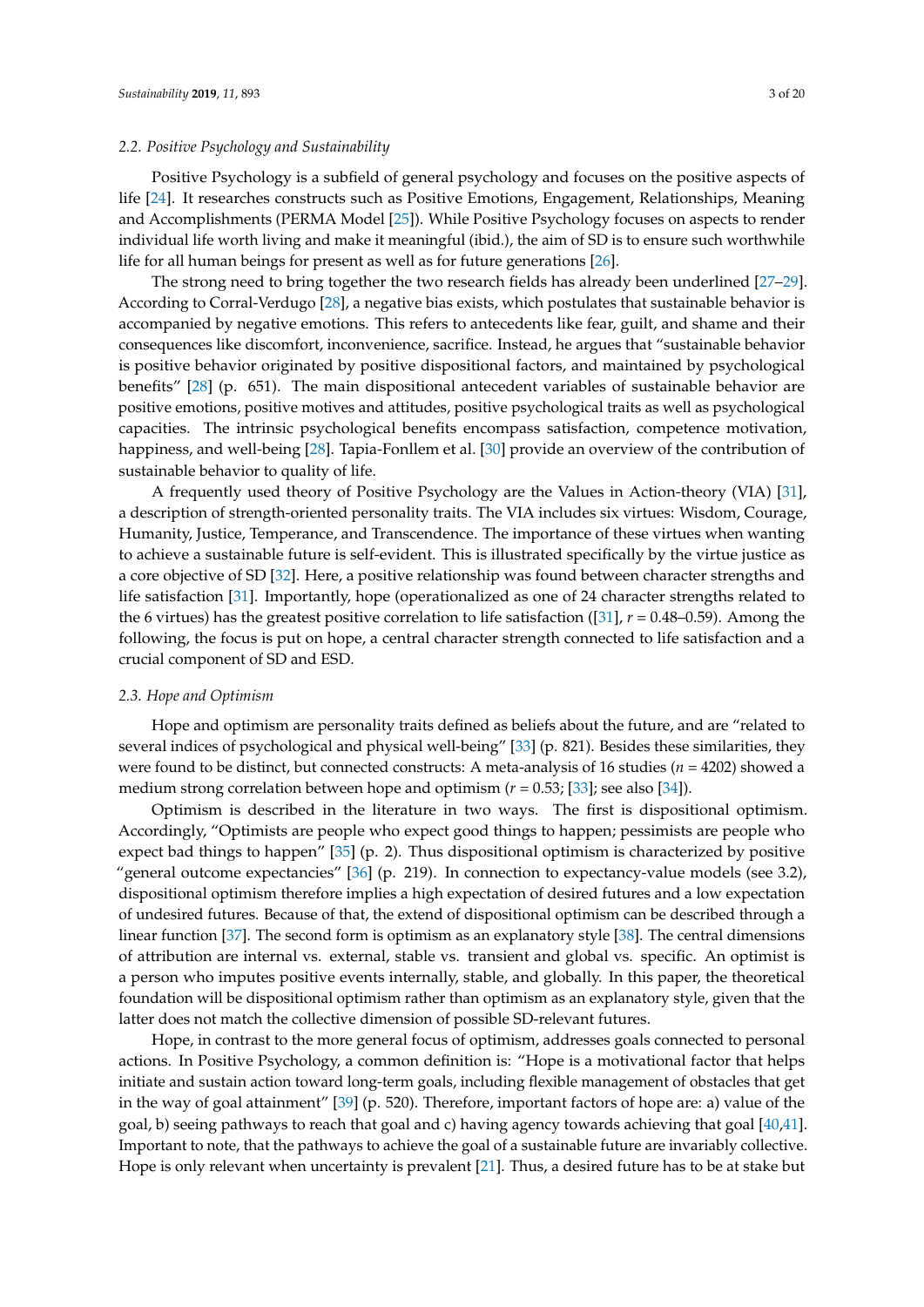at the same time not too unlikely [\[42\]](#page-17-9). Therefore, in contrast to optimism, the function that underlies hope is not linear.

In addition, different sub-forms of hope were described and analyzed (see [\[43](#page-17-10)[,44\]](#page-17-11)). One distinction is made between critical hope and unrealistic optimism. Critical hope acknowledges the negative aspects of the contingent situation, its complexities, and the multiple views on it and will embrace them [\[44\]](#page-17-11). Unrealistic optimism does not rest on a critical appraisal of reality, but might be based on illusions and can be understood as a "feel-good emotion" [\[44\]](#page-17-11) (p. 77).

#### *2.4. Connections between Hope, Mental Health and SD*

Several positive effects come along with hope: "Mounting evidence shows that individuals high in hope gain psychological, physiological, cognitive, and behavioral advantages in comparison with those who hope less" ([\[43\]](#page-17-10), p. 27, see also [\[45\]](#page-17-12)). Cousins [\[46\]](#page-17-13) found as early as 30 years ago that hope is the central psychological factor impacting mortality. It is also associated with better academic performance and improved personal relationships [\[47\]](#page-17-14). It was shown that hope in general is an important antecedent to a positive development of young people: a six-year longitudinal study revealed that hope leads to more positive emotions, especially in transitional periods which, similarly to SD, are concerned with an uncertain future [\[39\]](#page-17-6).

In terms of the SD-relevance of hope, the work of Ojala [\[48\]](#page-17-15) is especially insightful. Here, a medium strong correlation (*r* = 0.49) between constructive hope (as opposed to unrealistic optimism) and pro-environmental behavior was found. Interestingly, it is not only hope that correlates with behavior ( $\beta$  = 0.30) in regards to climate change, but also does worry ( $\beta$  = 0.22) [\[49\]](#page-17-16). Hope and worry regarding climate change were found to be correlated to each other (*r* = 0.53) [\[50\]](#page-17-17). On the other side of the emotional spectrum, fear, similar to hope, can become a collective emotion and, by that, shape the behavior of whole cultures [\[51\]](#page-17-18). Another insightful study underscores the importance of hope for pro-environmental behavior in an educational context: environmental hope was found to function as an essential mediator. It translates green educational activities of pupils in schools into general pro-environmental behavior and a higher ratio of positive against negative emotions [\[52\]](#page-17-19). Important to note that this mediation was only detected in pupils with high self-control skills.

## *2.5. Hope and Education for Sustainable Development*

A fundamental insight is that hope and optimism are not ingrained in us, but they are attributes which are modifiable [\[53](#page-17-20)[,54\]](#page-17-21). This malleability makes these constructs relevant for learning as well as education in general. With its significant role in fostering SD, it is crucial to consider hope for ESD in particular.

"ESD empowers learners to take informed decisions and responsible actions for environmental integrity, economic viability and a just society, for present and future generations, while respecting cultural diversity." [\[55\]](#page-17-22) (p. 12). Therefore, the underlying idea of ESD is that education can make meaningful contributions to overcome unsustainability. This again implies components of hope: that such a contribution is worthwhile, realizable and something individuals are ready to commit to. Against that background, a commitment to ESD can be interpreted as an expression of collective hope that the SD-related hurdles and even the harder-to-overcome societal lock-ins in unsustainability are in principle conquerable. The meaning of fostering ESD-competencies such as shaping competency ("Gestaltungskompetenz") [\[56\]](#page-17-23), which are needed to co-create a more sustainable future, is by its very nature linked to the malleability and improvement of the status quo.

Several scholars already discussed the role of hope for ESD and environmental education (e.g., [\[21](#page-16-13)[,48–](#page-17-15)[50](#page-17-17)[,52,](#page-17-19)[57\]](#page-17-24)). When dealing with SD issues in educational settings and exploring the ways to address and overcome unsustainability, especially for young people, the path from feelings of empowerment to frustration and hopelessness is narrow [\[21\]](#page-16-13) (p. 12), especially given the complexity and quality of the needed solutions. Further studies show the difficulty of young people's perception when they lack trust in the ability to bring about positive social change [\[58\]](#page-17-25), especially their perceived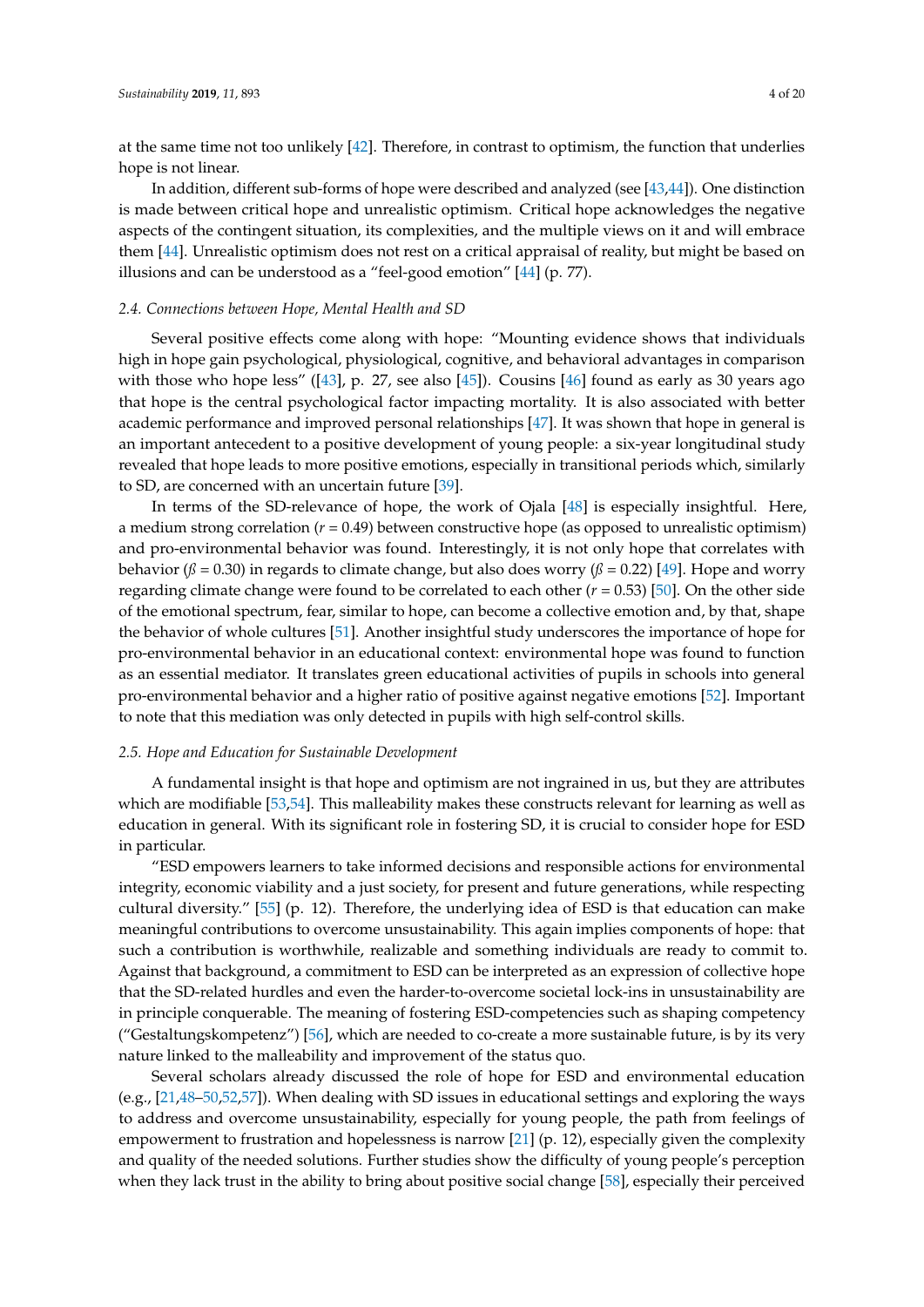as well as actual lack of control to address climate change in private as well as political contexts [\[49\]](#page-17-16). Similarly, young people in Germany value the option to get involved in issues of SD. Unfortunately, and in resonance with what has just been mentioned, in Germany young people do not see (enough) options to get involved [\[59\]](#page-17-26). Also the feeling of agency to engage in sustainability as an important facet of hope-supporting ESD is being challenged "[e]ven among the more engaged and radicalised, they [young people] feel that any effort they make will be ignored, marginalised or ridiculed" [\[60\]](#page-18-0) (p. 29). This is why hope, "as the quality that gives us strength in the face of difficulty" [\[61\]](#page-18-1) (p. 49), is a vital ingredient of an ESD that successfully avoids frustration, which might lead to passivity or cynicism as a side-effect. At this point, however, the difference mentioned above between critical hope and unrealistic optimism is key. Therefore, ESD should be based on critical hope.

While the theoretical segment illustrated the importance of hope for an individual's health as well as a sustainable future, the following sections focus on the empirical study. The main objective is to better understand the relationship between hope and SD based on a differentiated operationalization of the three stand-alone dimensions of hope: value, pathways to what is desired, and agency.

#### **3. Method**

## *3.1. Context of the Present Study and Participants*

The present survey is part of the national ESD monitoring in Germany in the context of the ESD Global Action Programme (GAP). At the time of the survey, the national monitoring was composed of four phases: 1. Desk Research 2. Qualitative Interviews 3. Quantitative Study 4. Desk Research II. The data presented here has been derived from the Quantitative Study in which 2564 young people between 14–24 years old (*M* = 19.7 years; *SD* = 2.6 years) and 525 teachers (*M* = 42.9 years; *SD* = 12.7 years) were questioned via an online access panel. Through this survey methodology, it was possible to recruit a sample of teachers, which is representative in terms of gender (63% female, 36.8% male, 0.2% "other"). Given the federal structure of the German educational system, the aim was to recruit at least 80 young people from every federal state. The sample mirrors the proportions of inhabitants between the federal states. Because of this requirement, a representativeness regarding gender could not be assured in this group: 74.7% of the young people are female and 24.8% male (0.5% "others"). This needs to be considered while interpreting the results, which reveal gender differences. Three educational areas are captured within the sample of young people: school (31.6%), vocational training (21.6%) and university (46.8%). Within the sample of teachers, 82.5% work in schools, 17.5% in vocational training. The teachers report an average professional experience of 12 years. Regarding the place of residence, similarly for young people as well as for teachers, a majority is living in cities (> 100,000 inhabitants; 38.9% and 36.2% respectively), nearly one out of four is living in medium-sized towns (20,000–100,000 inhabitants, 25.7% and 23%), about one out of five is living in small-towns (5000–20,000 inhabitants, 18% and 21.2%) and under a fifth is living in countryside (<5000 inhabitants, 17.4% and 19.6%).

The survey was conducted between March and April of 2018. Besides the assessment of future scenarios, data on e.g., sustainability related knowledge, attitudes, behavior and emotions, and ESD-implementation was collected. For a summary of the study's results, see [\[62,](#page-18-2)[63\]](#page-18-3).

#### *3.2. Hypotheses and Procedure*

The objective of the study is to explore hope and optimism of young people and teachers in Germany concerning their perception of the future in 50 years on a global level. A special focus is the analysis differentiating the three dimensions of hope: value of a goal, pathways and agency, opposed to an operationalization based on one score that represents hope. The method presented can display different constellations of these three dimensions. While using one score for hope, people with varying characteristics on the different dimensions may obtain the exact same score in the test.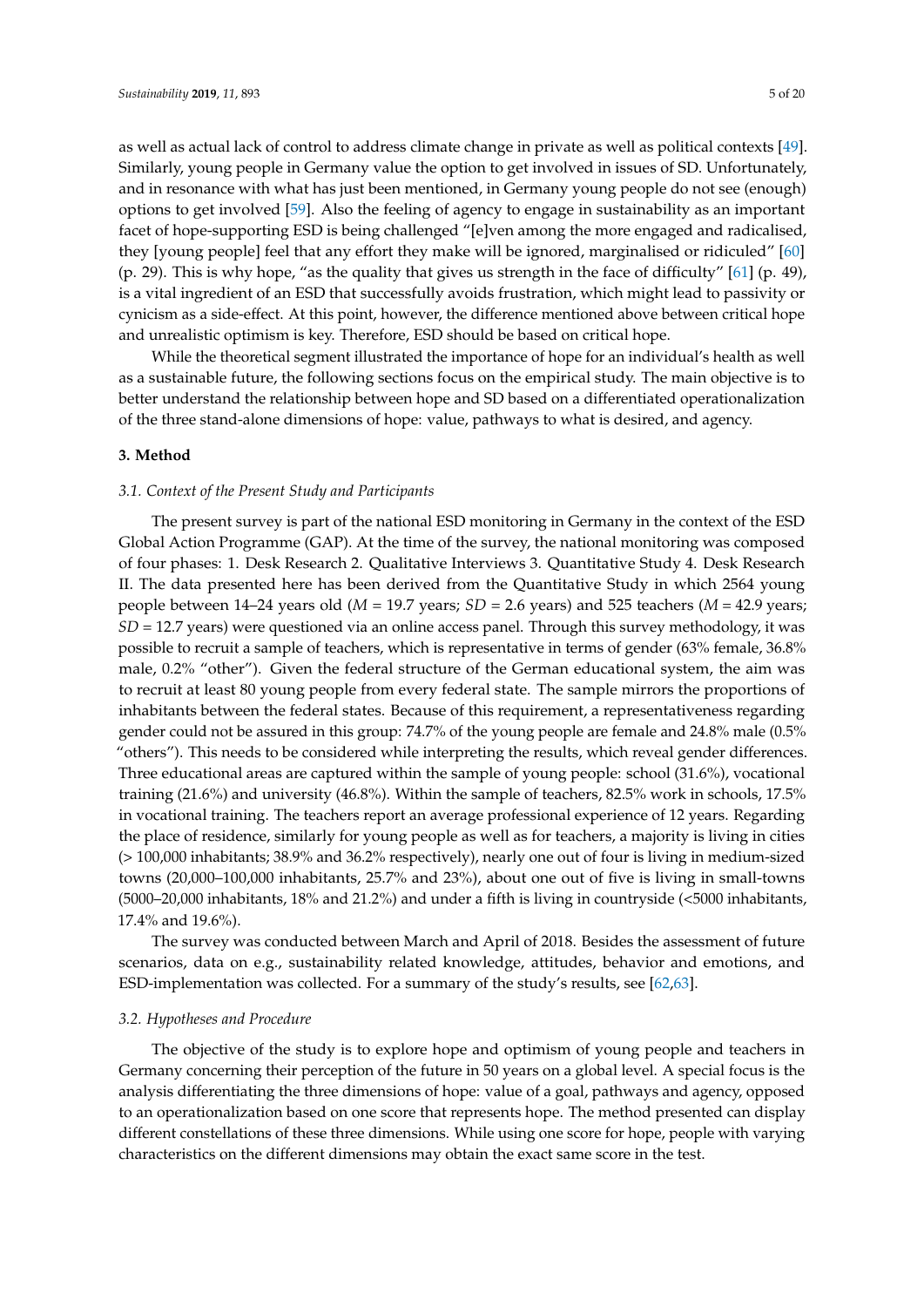Central variables of both hope and optimism are the expectation and the desirability of possible futures. Therefore, the operationalization is guided by expectancy value theory, which traditionally explains motivation as a factor of probability and value of a goal (see [\[64,](#page-18-4)[65\]](#page-18-5)).

# 3.2.1. Optimism Regarding the Global Future (H1)

Optimism derives from the linear connection between expectation and desirability of future scenarios. A positive correlation represents an optimistic view of the future, a negative correlation a pessimistic. The higher the positive correlation coefficient the more optimistic is a person, the higher the negative correlation coefficient, the more pessimistic is a person. Here, the following is assumed:

# **H1:** *Young people and teachers are on average pessimistic about the global future, therefore the mean correlation in both groups is negative.*

The method to determine optimism is based on the work of Wenglert and Rosén ([\[37\]](#page-17-4); see also [\[66\]](#page-18-6)). Here participants dealt with 20 personal and 20 global scenarios concerning their subjective probability and the subjective value of each scenario. A correlation coefficient was calculated for every person by correlating expectation and desirability for the 20 personal as well as the 20 global scenarios. The same procedure was chosen in this study with six global future scenarios.

The correlations between optimism and gender, age and—for group of young people—the educational degree were analyzed.

#### 3.2.2. Hope Regarding the Global Future (H2)

The importance of the domain-specific operationalization of hope [\[67\]](#page-18-7) is addressed here through the focus on hope regarding the global future in relation to three SD-relevant themes: climate change, social inequality, and digitalization. As described above, the analysis aims to carve out different constellations of the three dimensions of hope: a) value of a goal, b) pathways to reach the goals and c) agency. Because of an insufficiently robust theoretical foundation, Hypothesis 2 will be viewed as explorative:

**H2:** *Different groups that emerge from differing expectation-desirability constellations show significant group differences regarding agency, sustainable behavior, emotions regarding SD, personal hurdles regarding sustainable behavior, perceived threat to the climate system and biodiversity as well as desired rates of ESD implementation.*

The three elements of hope are operationalized distinct from one another: (a) The value of a goal was captured through the desirability of the future scenarios. (b) The pathways to reach that goal are in regards to SD determined by the collective and can only be minimally influenced by the individual. In principle, individual pathways to reach these future scenarios can be considered. They were not included in the present study because of the vast importance of collective action to shape the global future. This is why the pathways have been operationalized through the expectation of future scenarios. (c) The agency facet is captured here through the amount of responsibility one is willing to take for SD. Additionally, personal hurdles regarding sustainable behavior can also be seen as an indicator of a facet of agency.

To provide a deeper insight into what might characterize the different extents of hope, a Latent Class Analysis (LCA) was conducted. As a preparation for the LCA, two exploratory factor analysis (one for expectation, one for desirability) were run to determine which of the six scenarios can be condensed to facilitate the interpretation of the classes. Indices were built using averages of the items, as suggested by the factor analysis.

Given the skewness of some of the indices, the range of the 10-categories scale is sparsely populated. To make comparisons across indices more meaningful, it was decided to transform the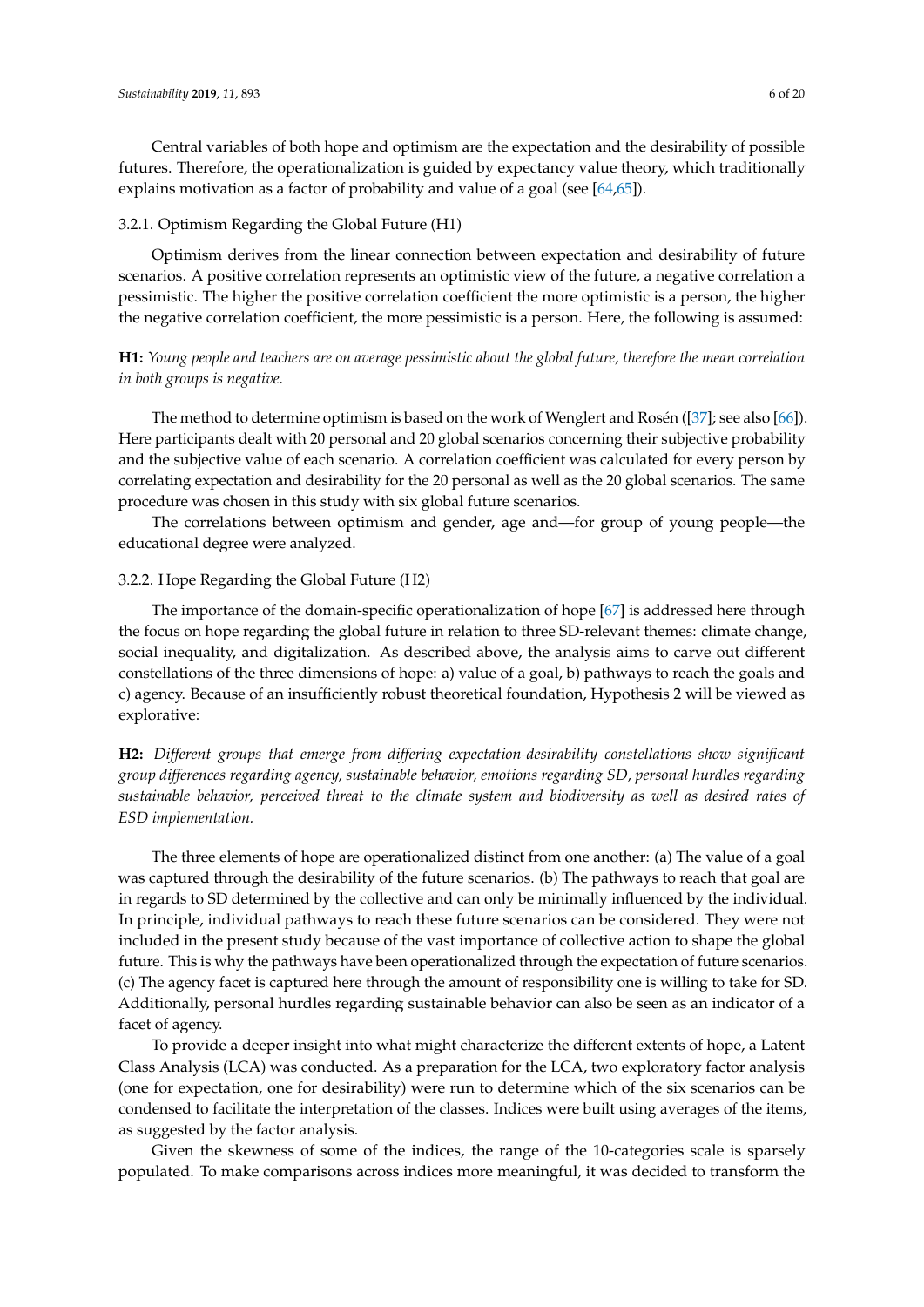raw scores into quintiles and run the LCA on the resulting five categories. The optimal number of four classes was decided based on the BIC (Bayesian Information Criterion; [\[68\]](#page-18-8)) of alternative models fitted with 2 to 10 classes. The model was also chosen for the interpretability of the results. The final model with four classes was run in 50 iterations. A fixed random seed was set to guarantee the reproducibility of the results. Classes were assigned based on the most probable class with a cutoff at 0.5. The robustness of the classes was tested by running the same model on the raw data without the quintiles, treating the 10 scale of the index as an ordinal variable and rounding average values to the nearest integer as necessary. Results are approximately the same. Even if some individuals are classified in different classes, the overall composition of the resulting classes is comparable to the solution obtained from the transformed indices in terms of average values of the indices by class.

To test for differences between the classes, Kruskal-Wallis-H Test was used due to non-normality. The size of effect ( $\eta^2$ ) was then computed through the parameters *n*, *H* and the number of groups [\[69](#page-18-9)[,70\]](#page-18-10). >0.01 is a small, >0.06 a medium and >0.14 a big effect [\[71\]](#page-18-11). For a detailed analysis of group differences between single classes, Mann-Whitney-U Tests were used, also due to non-normality. U-Scores where then converted to *d* to report the effect size [\[72\]](#page-18-12).

#### *3.3. Measures*

All measures presented in this paper can be found in German in the Supplementary Materials.

This paper focuses on the respondents' assessment of future scenarios set 50 years from today. Six future scenarios were given whereby the participants were asked to rate every scenario in regard to its probability and desirability on a slider scale of 1 to 10 (1 = extreme unlikely/not at all desirable–10 = extreme likely/highly desirable). The given future scenarios (see Supplementary Materials) were fabricated around the topics of climate change, digitalization, and social inequality, with one positive and one negative scenario for each. E.g., the positive climate change scenario: "The importance of climate change was recognized by all sectors of society. Curbing it has become top priority resulting in a stable Earth system".

*Agency* was measured with five items on a five point Likert scale (all the following scales use five point Likert scales as well) obtaining the responsibility that respondents are willing to take for SD (adapted and extended based on [\[73\]](#page-18-13)). Unidimensionality was proven and sufficient, respectively, with good internal consistency attested ( $\alpha_{\text{young people}} = 0.773$ ,  $\alpha_{\text{teaches}} = 0.832$ ).

*Emotions regarding SD* have been measured on a seven-item scale, capturing guilt, pride, admiration, worry, indignation, and anger related to SD issues (scale bases on [\[73,](#page-18-13)[74\]](#page-18-14)). Here also, sufficient internal consistency has been assured for both groups ( $\alpha_{\text{voung people}} = 0.717$ ,  $\alpha_{\text{teaches}} = 0.747$ ) while the unidimensionality is questionable: A second factor might exist constituting of a single item measuring anger. Through exclusion of this item, only a very small increase in  $\alpha$  would have been achieved. Because of that and the indistinct factor structure, no item was excluded from the scale.

*Sustainable behavior* was measured with 11 items questioning the respondents with regard to their behavior within the last three months as well as the last year. The scale has sufficient internal consistency ( $\alpha_{\text{young people}} = 0.736$ ,  $\alpha_{\text{teaches}} = 0.784$ ) while the screeplot underlines the unidimensionality. Thematically, the items capture, among others, engaging oneself for SD, sustainable consumption (meat, green energy), mobility, finance and donations. As a whole, the scale was designed for the survey based on slightly adapted items from existing scales [\[75,](#page-18-15)[76\]](#page-18-16).

The scale referring to *personal hurdles regarding sustainable behavior* measured typical hurdles that might prevent sustainable behavior with six items. Nonetheless, while this scale is insufficiently internally consistent ( $\alpha_{\text{young people}} = 0.446$ ,  $\alpha_{\text{teaches}} = 0.588$ ), the decision to use the scale was made due to the nature of the construct: It is very plausible that the different hurdles do not correlate highly with one another. Therefore, the scale is understood as a sum score of relevant hurdles that can exert influence independently of one another.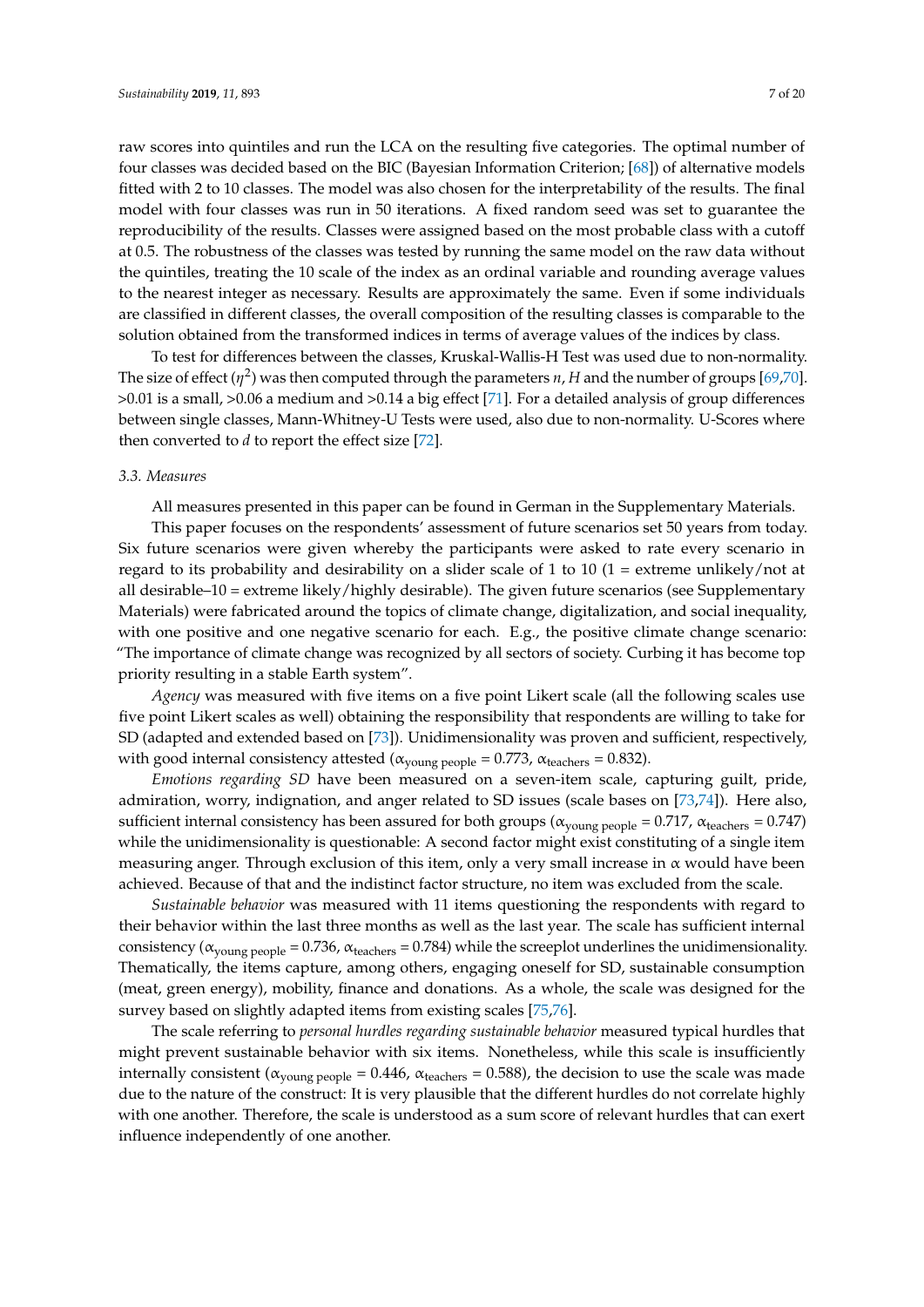*Perceived threat to the climate system and biodiversity* was measured with reference to the planetary boundaries concept [\[77\]](#page-18-17). The participants were asked to estimate the endangerment of the climate system and biodiversity on a slider scale.

*Desired ESD implementation* was measured with the ESD Scale from Boeve-de Pauw et al. [\[78\]](#page-18-18) operationalizing ESD on two dimensions: holistic approach to content and pluralistic approach to teaching. The only difference in comparison to the original scale is that participants were additionally asked about the desired ESD implementation. Internal consistency is respectively good: Holistic dimension:  $\alpha_{\text{young people}} = 0.782$ ,  $\alpha_{\text{teaches}} = 0.886$  Pluralistic dimension:  $\alpha_{\text{young people}} = 0.742$ ,  $\alpha_{\text{teaches}} = 0.740$ .

*Social desirability* was controlled through the usage of a six-item scale ([\[79\]](#page-18-19); also see [\[80\]](#page-18-20)) measuring deceptions of self and others. In cases where results for constructs were biased through social desirability, those individuals who showed this tendency were excluded according to cutoff scores [\[80\]](#page-18-20).

# **4. Results 4. Results**

## *4.1. Descriptive Analyses of Future Scenarios 4.1 Descriptive Analyses of Future Scenarios*

Figure [1](#page-7-0) illustrates the results of the descriptive analysis of the responses concerning the future scenarios. scenarios.

<span id="page-7-0"></span>

**Figure 1.** Means of desirability and expectation regarding the six future scenarios of young people **Figure 1.** Means of desirability and expectation regarding the six future scenarios of young people and teachers.

 $T_{\text{turb}}$ The results reveal that young people and teachers show very similar patterns regarding perception of the future.

First of all, and not surprisingly, the positive future scenarios are much more desirable than the negative ones (Young people:  $M_{pos} = 7.08$ ,  $M_{neg} = 3.17$ ; Teachers:  $M_{pos} = 7.10$ ,  $M_{neg} = 2.93$ ). At the same time, the participants perceived the positive scenarios as more unlikely (Young people:  $M_{pos} = 5.24$ ,  $M_{neg}$  = 6.33; Teachers:  $M_{pos}$  = 5.04,  $M_{neg}$  = 6.78). The respondents find only the positive scenario on digitalization as equally probable to the negative scenarios. At the same time, it is by far not as desirable (Young people:  $M = 5.82$ ; Teachers:  $M = 5.92$ ) as the positive scenarios regarding climate change (Young people:  $M = 8.10$ ; Teachers:  $M = 8.22$ ) and social inequality (Young people:  $M = 7.31$ ;  $Teaches: M = 7.15$ .

A remarkable gap between desirability and expectation is revealed concerning climate change: The positive climate change scenario is by far the most desirable future scenario for the sample (Young The positive change scenario is by far the most desirable future scenario for the sample future scenario for the sample future scenario for the sample future scenario for the sample future scenario for the sample future s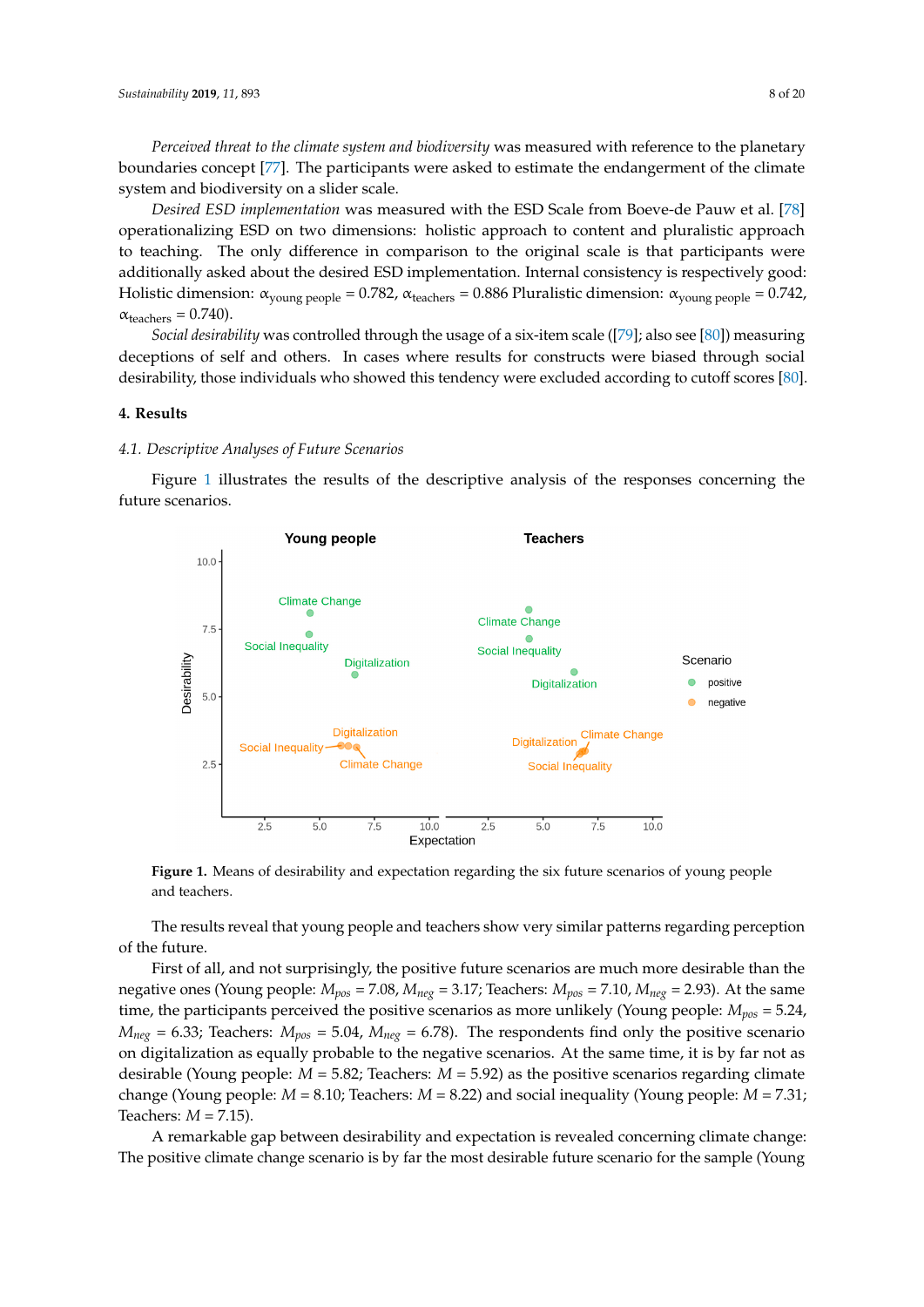people: *M* = 8.10; Teachers: *M* = 8.22), while the negative climate change scenario on an average is the most probable to the respondents (Young people: *M* = 6.69; Teachers: *M* = 6.90).

#### *4.2. Pessimism about the Global Future (H1)*

Within the group of young people, a mean correlation between desired and expected futures of  $r = -0.3166$  (*SD* = 0.549) was empirically found, meaning that young people are generally pessimistic about the global future. Only 26.3% of the surveyed young people show a positive correlation and are therefore optimistic.

Within the group of teachers, a mean correlation of  $r = -0.3678$  (*SD* = 0.576) was empirically found. The teachers are on average even a bit more pessimistic regarding the global future than the young people. Merely every fourth teacher (25.2%) looks towards global future developments with optimism.

Exploratory, an analysis for group differences, was conducted to see which groups of respondents are especially optimistic about the global future. Small, but significant connections were found between the optimism of young people and other variables. Young people are by tendency more optimistic about the global future when they are male (*r* = −0.172\* whereby \* equals *p* < 0.001), have a lower educational degree (*r* = −0.103\*) and are younger (*r* = −0.100\*). When controlling for age, the connection between the own educational degree and optimism is not significant anymore ( $p = 0.103$ ). Among the teachers, no meaningful correlation has been detected.

#### *4.3. LCA of the Future Scenarios (H2)*

The factor analysis, in preparation for the LCA, revealed the same results for expectation and for desirability: The three negative scenarios load highly on one factor, while the positive items on climate change and social injustice load on the second one. The positive item of digitalization does not correlate highly with the two factors and was treated separately.

The resulting indices where then used for the LCA analysis. Results are shown in Table [1.](#page-8-0)

<span id="page-8-0"></span>**Table 1.** Results of the LCA (highlighted in green: positive future scenarios; highlighted in orange: negative future scenarios; highlighted numbers represent the lowest und highest scores comparing the classes).

|                         |                       | Expectation                                      |                                                                                         |                       | Desirability                                            |                                                                                         |
|-------------------------|-----------------------|--------------------------------------------------|-----------------------------------------------------------------------------------------|-----------------------|---------------------------------------------------------|-----------------------------------------------------------------------------------------|
|                         | <b>Digitalization</b> | Social<br>Inequality<br>Climate<br><b>Change</b> | <b>Digitalization</b><br><b>Social</b><br>Inequality<br><b>Climate</b><br><b>Change</b> | <b>Digitalization</b> | <b>Social</b><br>Inequality<br>Climate<br><b>Change</b> | <b>Digitalization</b><br><b>Social</b><br>Inequality<br><b>Climate</b><br><b>Change</b> |
| Class 1<br>$(n = 1545)$ | 6.4                   | 3.4                                              | 6.8                                                                                     | 5.7                   | 9.0                                                     | 1.6                                                                                     |
| Class 2<br>$(n = 693)$  | 6.6                   | 5.8                                              | 6.2                                                                                     | 5.8                   | 6.4                                                     | 5.2                                                                                     |
| Class 3<br>$(n = 454)$  | 8.8                   | 6.3                                              | 6.6                                                                                     | 7.7                   | 7.3                                                     | 3.6                                                                                     |
| Class 4<br>$(n = 397)$  | 4.7                   | 4.6                                              | 4.9                                                                                     | 4.6                   | 5.2                                                     | 4.8                                                                                     |

The different classes show clear patterns. This allows to make assumptions about each group and to define each class in relation to the others.

Class 1: "Sustainability-affine but disillusioned": The respondents in the first class (50% of the whole sample) are characterized by the highest desirability of the positive future scenarios regarding social inequality and climate change  $(M = 9.0)$ , paired with the lowest desirability of the negative future scenarios  $(M = 1.6)$ . They also perceive the positive future scenarios regarding social inequality and climate change as least probable (*M* = 3.4) and the negative scenarios as most probable (*M* = 6.8) in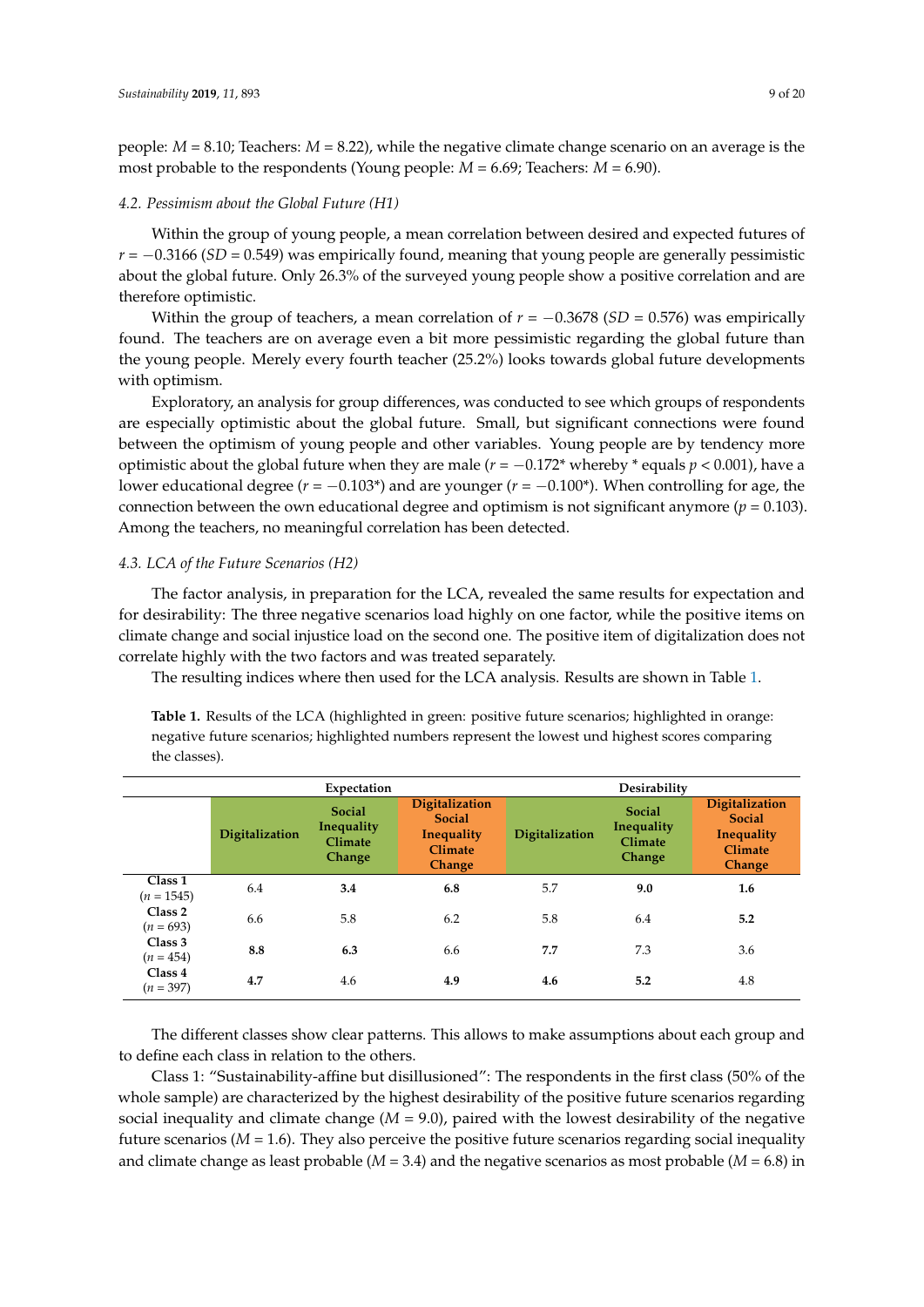comparison with the respondents of other classes. To sum up, participants in that group have a strong desire for a bright socio-ecological future but regard that as unlikely to occur.

Class 2: "Indifferent": The respondents in the second class (22% of the whole sample) show average values in most categories. The positive future scenarios regarding social inequality and climate change are the most desirable of all the future scenarios for this group. In relation to the other classes, to them the negative future scenarios are most desirable. For this class, the positive scenario related to digitalization is most likely (*M* = 6.6) compared to the other scenarios. This group shows only small gaps between the desirability and the expectation of the future scenarios.

Class 3: "Digitalization-affine and sustainability-supporting": The respondents in the third class (15% of the whole sample) stand out with respect to digitalization. For those participants, the positive digitalization scenario (*M* = 7.7) is the most desired future scenario, also compared to other classes. The same holds true for the probability they attribute to digitalization (*M* = 8.8) compared to other scenarios and other classes. Furthermore, they are the group that attributes the highest probability towards the positive scenarios regarding social inequality and climate change (*M* = 6.3). This is also the only class where the expectation of their most desired future scenario (here the positive digitalization scenario) is higher than its desirability.

Class 4: "Sustainability indifferent and digitalization distanced": The respondents in the fourth class (13% of the whole sample) stand out due to the lowest desirability of the positive future scenarios as well as a low expectation of the positive future scenarios. They are also characterized by the lowest desirability of the positive digitalization-scenario among the classes. The assessed probability of positive versus negative futures are close to the same level in that group.

Class differences regarding socio-demographic variables: Small class differences present themselves in the group of young people regarding age ( $\eta^2 = 0.012$ ), the educational degree of the respondents ( $\eta^2$  = 0.013) and the educational degree of their fathers ( $\eta^2$  = 0.015). Whereby the respondents of class 1 are on average slightly older, have a higher educational degree and have fathers with a higher educational degree. No connection between class and gender was found for the teachers  $(\chi^2$  = 1.823;  $p$  = 0.610). For the young people, a significant connection between class and gender was identified ( $\chi$   $^{2}$  = 45.616;  $p$  < 0.001, which equals a small sized effect). Whereby young men are slightly underrepresented in class 1 and slightly overrepresented in class 3.

## *4.4. Differences between the Classes (H2)*

The extracted groups were compared regarding central psychological dimensions of sustainability and the desired ESD implementation. Table [2](#page-9-0) illustrates the results of the Kruskal-Wallis-H Tests  $(df = 3).$ 

<span id="page-9-0"></span>

|                                                                                                            | <b>Young People</b> | <b>Teachers</b>          |
|------------------------------------------------------------------------------------------------------------|---------------------|--------------------------|
| Emotions regarding SD<br>$(n_{Young\ people} = 2049, n_{Teaches} = 453)$                                   | $n^2 = 0.216$ *     | $\eta^2 = 0.111$ *       |
| Agency: Taking responsibility for SD<br>$(n_{Young\ people} = 2193, n_{Teaches} = 453)$                    | $n^2 = 0.091$ *     | $\eta^2 = 0.044$ *       |
| Personal hurdles regarding sustainable behavior<br>$(n_{Young\ people} = 2049, n_{Teaches} = 453)$         | $\eta^2 = 0.053$ *  | $\eta^2 = 0.034$ *       |
| Perceived threat to the climate system and biodiversity<br>$(n_{Young\ people} = 2564, n_{Teaches} = 525)$ | $n^2 = 0.102$ *     | $\eta^2 = 0.048$ *       |
| Desired ESD implementation<br>$(n_{Young\ people} = 2049, n_{Teaches} = 453)$                              | $\eta^2 = 0.105$ *  | $\eta^2 = 0.037$ *       |
| Sustainable behavior<br>$(n_{Young\ people} = 2049, n_{Teaches} = 453)$                                    | $\eta^2 = 0.008$ *  | n. sig.<br>$(p = 0.058)$ |

**Table 2.** Effect sizes for group differences between the four classes.

*η* <sup>2</sup> > 0.01 is a small, >0.06 a medium and >0.14 a big effect. \* equals *p* < 0.001.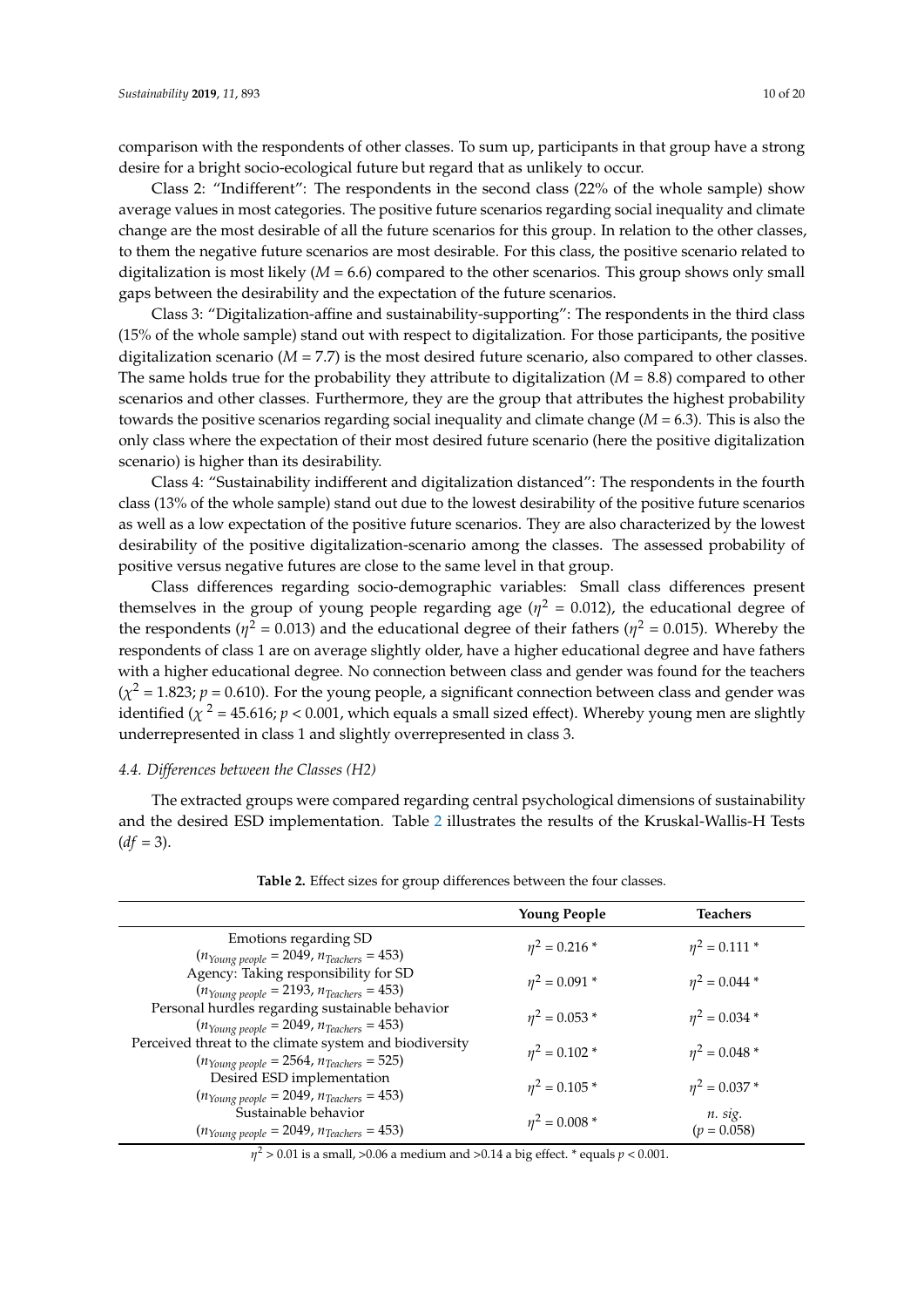Several group differences between the classes became evident: Every dependent variable besides the self-reported sustainable behavior of the teachers revealed a statistical significant group difference.

Among young people, the greatest differences between the classes were found in terms of emotions regarding SD. Medium effect sizes were revealed when it comes to taking responsibility for SD, the perceived threat to the climate system and biodiversity, as well as the desired ESD implementation. A small effect was found concerning personal hurdles regarding sustainable behavior, where a statistically significant, but practical rather negligible group difference became apparent.

Among teachers, a similar pattern presented itself with smaller effect sizes. A medium-sized group difference was found for emotions regarding SD. Besides that, small effects were found for taking responsibility for SD, the perceived threat to the climate system and biodiversity, desired ESD implementation and personal hurdles regarding sustainable behavior. Interestingly enough, no group difference was detected with regard to sustainable behavior.

Until here, it has been shown that four classes can be formed that derive from the assessment of the future scenarios. These four classes all differ in each analyzed dimension, besides one: sustainable behavior. A deeper analysis of class differences on central constructs in terms of hope and SD is presented in Table [3:](#page-10-0) Agency, emotions regarding SD, and sustainable behavior.

|                            | Agency: Taking Responsibility for SD |                             | <b>Emotions Regarding SD</b>    |                            | Sustainable Behavior            |                       |
|----------------------------|--------------------------------------|-----------------------------|---------------------------------|----------------------------|---------------------------------|-----------------------|
|                            |                                      |                             |                                 |                            |                                 |                       |
|                            | Young people<br>$n^2 = 0.091*$       | Teachers<br>$n^2 = 0.044$ * | Young people<br>$n^2 = 0.216$ * | Teachers<br>$n^2 = 0.111*$ | Young people<br>$n^2 = 0.008$ * | Teachers<br>n. sig.   |
| 1. Class                   | 3.90                                 | 4.02                        | 3.86                            | 3.77                       | 2.66                            | 2.80                  |
| $n = 1545(50\%)$           | $(SD = 0.65)$                        | $(SD = 0.72)$               | $(SD = 0.49)$                   | $(SD = 0.57)$              | $(SD = 0.52)$                   | $(SD = 0.63)$         |
| 2. Class                   | 3.45                                 | 3.73                        | 3.37                            | 3.47                       | 2.62                            | 2.74                  |
| $n = 693 (22\%)$           | $(SD = 0.74)$                        | $(SD = 0.76)$               | $(SD = 0.52)$                   | $(SD = 0.46)$              | $(SD = 0.53)$                   | $(SD = 0.54)$         |
| 3. Class                   | 3.57                                 | 3.53                        | 3.59                            | 3.39                       | 2.64                            | 2.81                  |
| $n = 454 (15%)$            | $(SD = 0.76)$                        | $(SD = 0.99)$               | $(SD = 0.52)$                   | $(SD = 0.68)$              | $(SD = 0.57)$                   | $(SD = 0.61)$         |
| 4. Class<br>$n = 397(13%)$ | 3.42<br>$(SD = 0.76)$                | 3.68<br>$(SD = 0.78)$       | 3.21<br>$(SD = 0.52)$           | 3.28<br>$(SD = 0.62)$      | 2.48<br>$(SD = 0.57)$           | 2.53<br>$(SD = 0.54)$ |

<span id="page-10-0"></span>**Table 3.** Differences between the classes: Mean scores of agency, emotions regarding SD and sustainable behavior (highlighted numbers represent the highest scores when comparing classes).

\* equals *p* < 0.001.

The attribute revealing the greatest differences between the classes is emotions regarding SD. Here, the first class of the "Sustainability-affine but disillusioned" respondents show by far the strongest self-reported emotions regarding SD. Looking at the young people, the effect sizes in comparison to the others classes are ranging between  $d = 0.455$  (Class 3)–1.044 (Class 4). In the case of the teachers, the effect sizes in comparison to the other classes range between *d* = 0.609 (Class 2)–0.643 (Class 4).

Class 1 also shows the highest scores regarding agency. Within the group of young people, small to medium effect sizes are found in comparison with the other classes  $(d = 0.387)$  for Class 3 and  $d = 0.572$  for Class 4). Within the group of the teachers, the effect sizes are small ( $d = 0.36$  for Class 2) and  $d = 0.423$  for Class 3).

The young people of the first class also report the highest desire for ESD  $(d = 0.172-0.74)$ . Within the group of teachers, no difference between class 1 and 3 was found ( $p = 0.408$ ). However, teachers from class 1 wish for a stronger ESD implementation than teachers positioned in class 2 (*d* = 0.369) and class  $4 (d = 0.346)$ .

The same patterns emerge regarding the personal hurdles one sees for behaving more sustainable: In both groups (young people and teachers), the respondents from class 1 see fewer personal hurdles regarding sustainable behavior and class 3 sees the second fewest personal hurdles. This can underline that respondents from class 1 have the strongest agency, if the personal hurdles are seen as an indicator for a facet of agency.

Also, when looking at the perceived threat to the climate system and biodiversity, the exact same pattern reoccurs. Here as well, class 1 perceives the highest threat.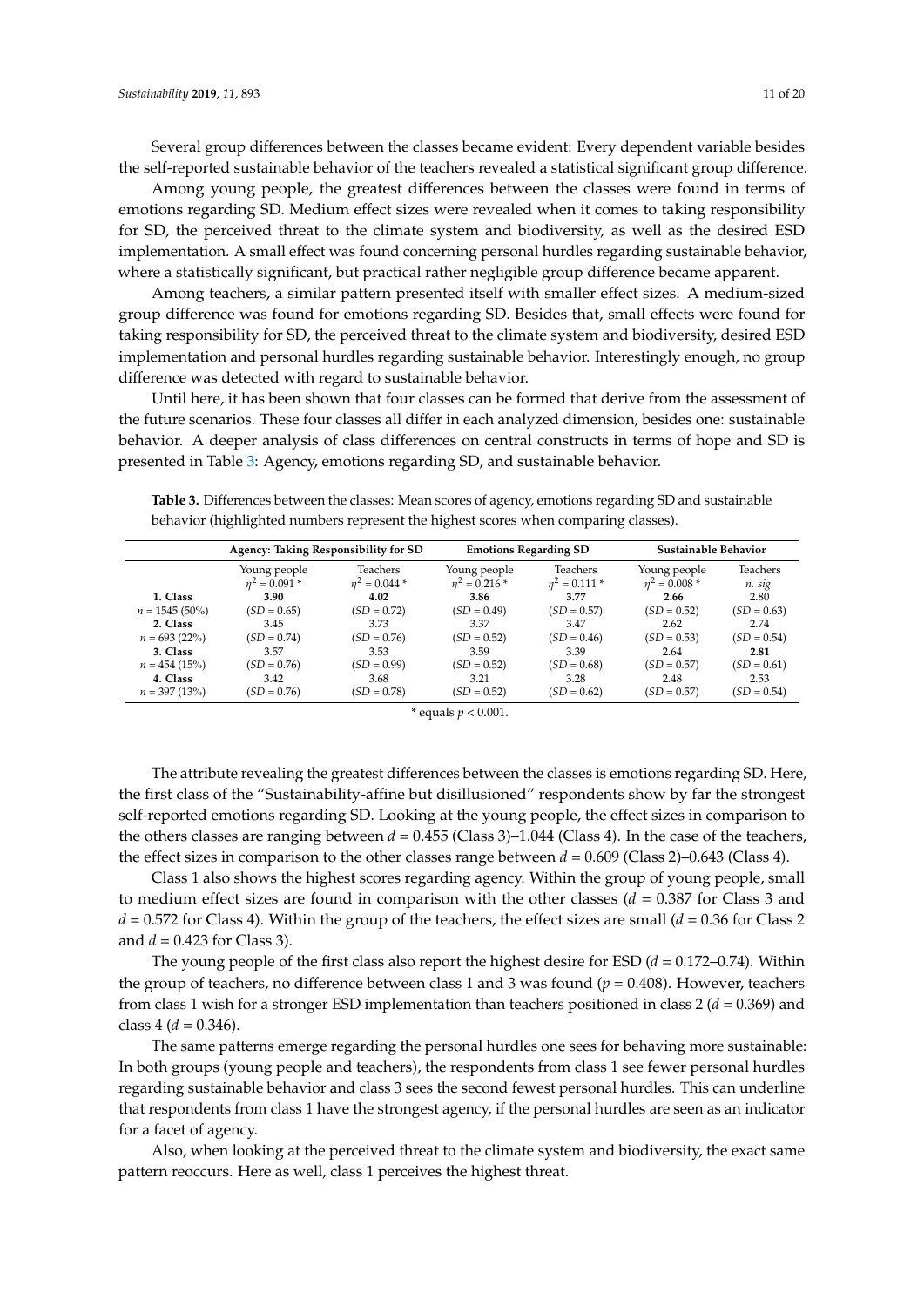Surprisingly, only when looking at sustainable behavior, the described pattern does not occur. Here among the young people, class 1 doesn't show significant differences to class 2 ( $p = 0.255$ ) and class 3 ( $p = 0.244$ ). Only class 4 reports a slightly lower degree of sustainable behavior than class 1 (*d* = 0.255). For teachers, as reported above, sustainable behavior is the only dimension where differences between the classes could not be detected.

# **5. Discussion**

#### *5.1. Methodological Strengths and Limitations*

One central methodological limitation of the present study is embedded in the acquisition of the data through an online access panel. Besides the general problem of self-selectivity, it is feasible that the sample is also more technically affine than the general public. However, the significance of this can be put into perspective, as the online panel is not thematically predefined and is open to all topics. This even avoids a selection bias towards sustainability-affinity. The overrepresentation of females as a result of the survey method is also a big limiting factor. On the other hand, it also allowed for precise tailoring of the sample such as sufficient participants of all 16 federal states, which is critical given the high federal autonomy in educational matters. Furthermore, it is plausible that the anonymity of the online survey contributed to more honest and less socially desirable answers. That would explain why the tendency to social desirable responses is lower in the presented study compared to a German interview study that used the same instrument to measure social desirability [\[80\]](#page-18-20).

Another important limiting factor lies in the operationalization with the help of self-report data, especially in regards to sustainable behavior. Kormos and Gifford [\[81\]](#page-18-21) showed in a meta-analysis that the connection between self-reported pro-environmental behavior and actual behavior is  $r = 0.46$ . This signifies that only 19% of the variance of pro-environmental behavior is explained through self-report data. A similar correlation regarding sustainable behavior is very likely.

The operationalization of hope makes a contribution to the current state of research, as the respondents were not asked directly about hope. Instead, the three dimensions of hope were captured and led to a detection of different constellations of them. This differentiated operationalization made it possible to identify differences: within half of the sample, the only dimension where a shift is probably needed for strong hope is the low expectation of positive futures. That is especially important, not just for explaining SD-relevant dimensions, but also for deriving practical implications from the insights. However, also here, limitations of this operationalization occur. In terms of hope theory, Snyder´s [\[41\]](#page-17-8) three dimensions of hope build a stable theoretical fundament. But the theory was developed considering the individual quest for goals. The transfer to the context of SD was as such not straightforward, as these futures can only be achieved through the efforts of the collective. Therefore, the pathways towards the future have been operationalized on a collective level and agency on an individual level. The limitations result from the factual interweaving of the collective and individual levels with regard to the paths to SD and agency. A linkage to the work of Li and Monroe [\[82\]](#page-18-22) might be of value here. As a result of constructing the Climate Change Hope Scale, factor analysis revealed a differentiation of "collective-sphere willpower and waypower" and "personal-sphere willpower and waypower".

A central element of the present study is the usage of the six predefined future scenarios. While this methodology seems a promising operationalization of dimensions of hope, this method could be strengthened by offering a broader and thematically more differentiated set of future scenarios. Even though the six scenarios revealed interesting insights, additional future scenarios would render the optimism score more reliably. They can offer a deeper and richer insight into the constellations of expectancy and desirability of various global futures. For example, it is conceivable to have a battery of future scenarios mirroring the three dimensions of SD. In terms of the phrasing, it should be considered that the items are sufficiently diverged from each other: For example, in the current version, the positive digitalization scenario is explicitly framed as a solution to SD challenges as a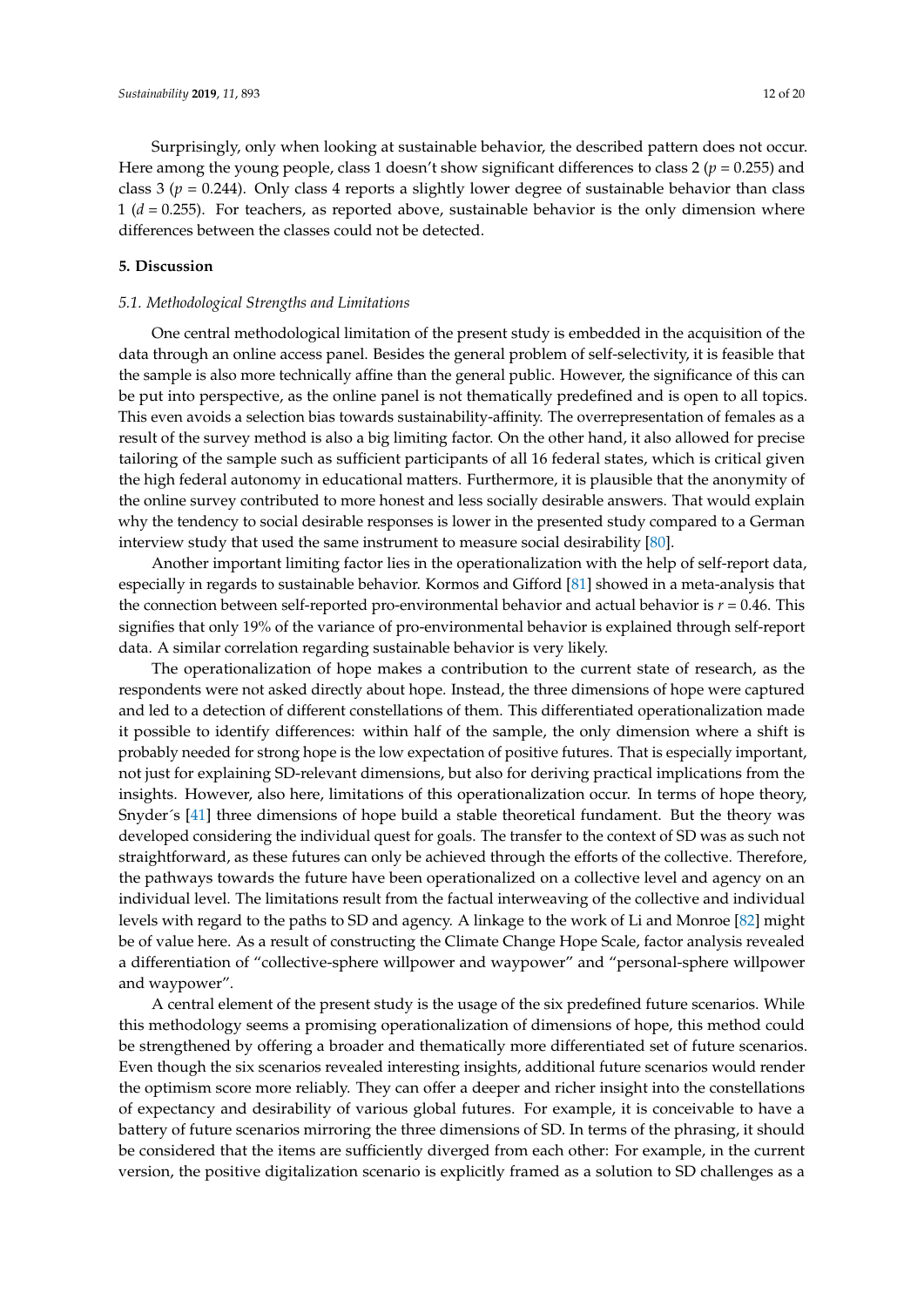whole, while in the other scenarios, only sub-dimensions of SD are mentioned. Furthermore, current public discourses could become the basis when integrating new scenarios.

#### *5.2. General Discussion of the Results*

The study brings up that most young people as well as teachers are pessimistic about the future developments in 50 years (H1). This resonates with findings from other studies that also revealed the rather dim view on the future of young people ([\[60\]](#page-18-0), for German pupils: [\[83\]](#page-18-23)). The results also show a strong discrepancy between the desired and expected future among young people and teachers (similarly, also [\[83,](#page-18-23)[84\]](#page-18-24)). This is especially true for the case of the climate change scenario and, to a lesser extent, of the scenario of social inequality. A much smaller gap between desired and expected futures can be found when dealing with digitalization, though it shows a much lower desirability for a positive digitalization scenario compared to a positive climate change scenario. This noteworthy result might be connected to an understanding of sustainability-dimensions as nested systems [\[85\]](#page-19-0) (p. 192), where the economy and the technological development are subsystems embedded in and existentially depended on a functioning ecological system. This could explain the high discrepancy regarding climate change as potentially diminishing efforts to reduce inequality and foster digitalization. The gap between what is desired and what is expected can be read as an awareness of global SD challenges among a high percentage of the whole sample, which is, however, not sufficiently translated into behavior.

As the LCA shows (H2), the sample could be split up into four classes distinct from each other in various SD-relevant dimensions. The analysis of group-relevant differences among the four clusters revealed that the "Sustainability-affine but disillusioned" encompassed 50% of the whole research sample. They are characterized by sustainability-affine persons: their emotions, their agency, their relatively low perceived personal hurdles for SD-related action, their perceived threat of two planetary boundaries, as well as the desired implementation of ESD. This makes them the most promising group in terms of sustainable behavior, especially given that environmental emotions are highly predictive of environmental behavior [\[86\]](#page-19-1). Intriguingly, especially in terms of their potential, this class is showing no statistically significant difference regarding sustainable behavior to the other classes (except in the group of young people to class 4, the "Sustainability indifferent and Digitalization distanced"). This raises the question as to why this large group does not live up to its SD potential in terms of action. One key explanation of this might be offered by hope, more concretely one specific dimension of it: the expectation. It appears very plausible that the low rates of the probability of occurrence of the desired futures and the highest expectancy of the negative futures lead to less hope and therefore weaken the motivation to act according to what is desired.

The assumed role of the low expectation of positive scenarios can be backed by the expectancy-value theory as discussed above. According to this theory, motivation for action is inhibited in case a realization is being perceived as insufficiently probable. In terms of SD and the question of how the world looks like in 50 years, the own sphere of influence is limited. Since two dimensions of hope are given for the "Sustainability-affine but disillusioned"—individual agency and desirability—they have a huge potential to be hopeful. The lack on the expectancy side of hope points to the pathways of the goal, and thereby to the actions of others. This presumably stands in relation to the individual's power to influence or their transformative capacity, with which decision-makers in politics and business are typically disproportionately equipped. A low expectation on the non-individual side of hope might result in a self-fulfilling prophecy in so far as this impedes individual action, which is necessary for collective action and the change of societal structures. Of special importance to explain the tendency of pessimistic views on the world of the respondents and the underused potential for SD-supporting actions, the non-individual side of hope seems to be vital: As also Threadgold [\[60\]](#page-18-0) has shown, young people, even the ones engaged in SD activities, are not optimistic about "the possibility that social and political change will happen in a timely enough fashion to prevent crisis" [\[60\]](#page-18-0) (p. 29). According to the results of other studies, pessimism or a lack of hope among young people can also lead to cynicism, apathy, anger, or a life based solely on instant gratification ([\[60,](#page-18-0)[87\]](#page-19-2)). Signs of cynicism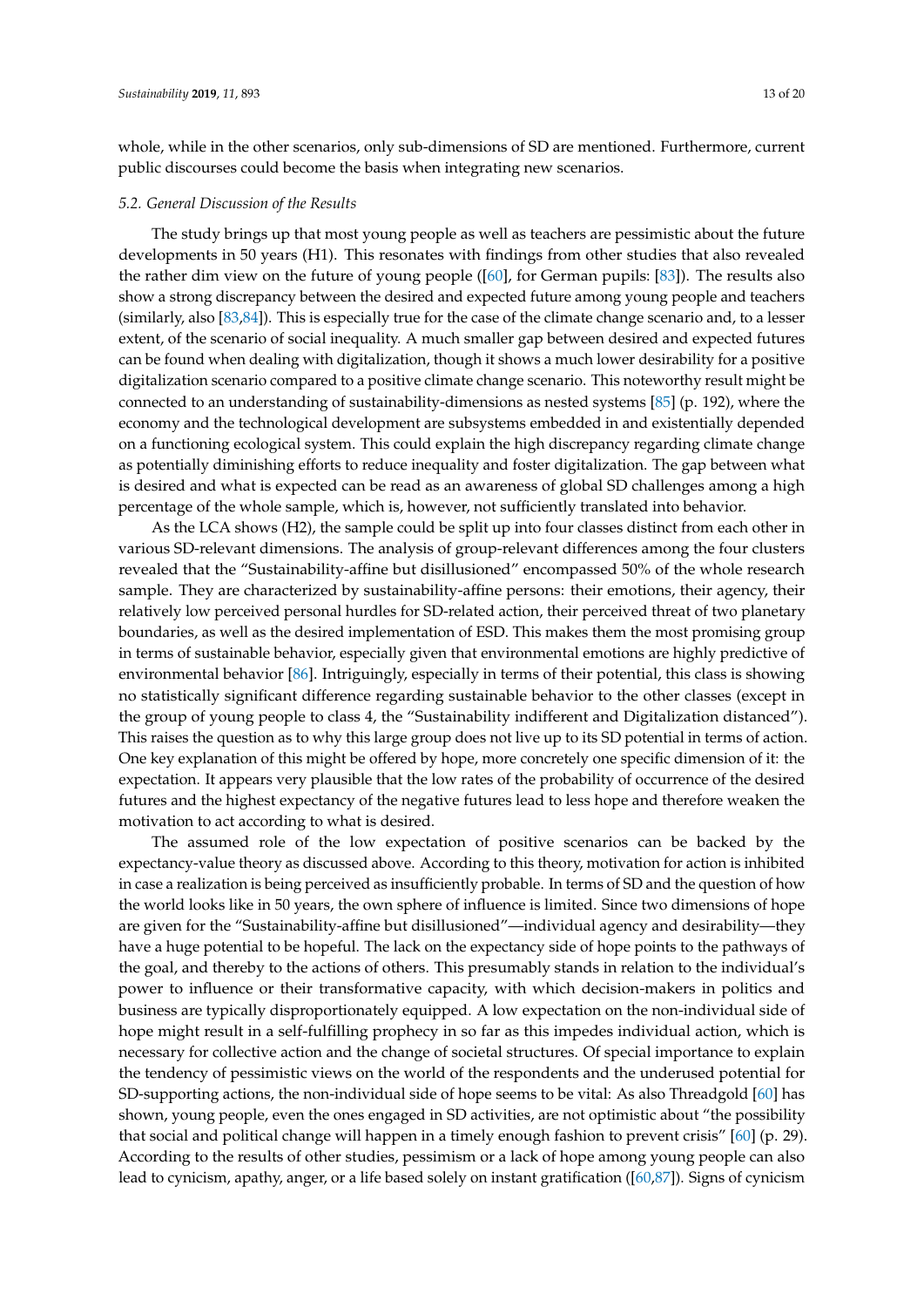or even apathy and a possible disinterest in the topic of future might be reflected in the classes of the "Sustainability indifferent and Digitalization distanced" and the "Indifferent": The first ones due to their low desirability and expectation of the positive futures and the latter given the relatively high desirability of the negative socio-and ecological scenarios. The class (3) of "digitalization-affine and sustainability-supporting" young people and teachers, however, are rather optimists. With the highest expectancy value of positive socio- and ecological scenarios, they fit right into the cluster of tech and digitalization optimism, believing on the one hand in a "technological fix" (for technological optimists, see: [\[88\]](#page-19-3), p. 142). At the same time, however, they have a somehow ambivalent future prospect since they also regard negative scenarios as relatively probable and positive ones as very desirable, which opens them up towards and makes them aware of SD topics. This reveals a potential to further integrate the discourses and practices between digitalization and SD as well as ESD [\[89\]](#page-19-4).

The results call for effective countermeasure of a resigning look at the future of young people as well as teachers. Above all, but not limited to the fact that freedom from worries and other emotions as well as the rationalizations of a negative future is an end in itself.

#### *5.3. Implications for ESD*

The four classes are also very informative from an ESD perspective and for the goal of bringing ESD from the niches into the structures and into the mainstream of all educational areas (see, for example [\[55\]](#page-17-22)). By their differentiated view on young people and teachers, they can reveal group-specific needs that can be addressed by different facets of ESD: Especially the "Sustainability-affine but disillusioned" are not just very approachable for ESD and wish for the most ESD. Their relatively high pro-SD emotions, the perceived agency, as well as their estimation concerning the planetary boundaries can already be seen as a result of the learning processes on SD. Thus, this group is a highly relevant addressee for ESD on the level of multipliers and learners. They might even function as a mirror of a central characteristic in ESD so far: Having to deal with a huge discrepancy of the current and a desired state of the world. Not lack of information, but rather a misfit between information and expectation plausibly constitutes an important bottleneck towards real-world transformation—at the point of the value-expectancy gap, the whole institution approach [\[55\]](#page-17-22). More specifically, an insufficient implementation of it can be understood as a manifestation of such a misfit. In turn, by more clearly living up to this priority of the UNESCO-Global Action Program on ESD, actors can contribute to narrowing this gap. Also for the class of "digitalization-affine and sustainability-supporting", more information might not be the crucial factor because they also show a high concern and desire for SD. The role of knowledge appears more important for the groups of "Indifferent" and "Indifferent to cynics". Here, it cannot be ruled out that a lack of knowledge contributes to their relative indifference towards SD.

In general, the danger of ESD to create an effect of becoming overwhelmed and passive by conveying information on the multiple SD-related crisis have been discussed [\[90\]](#page-19-5). ESD requires to go beyond being informative, but also offering reasons for realistic or, as Ojala [\[44\]](#page-17-11) stated, critical hope. It appears therefore a significant feature of ESD is to focus on a balance of equipping addressees with realistic, age-group specific facts and perspectives on the current SD-challenges but not belittling them out of a wrongly understood pedagogical ethos to avoid passivity. However, an "epistemic fit" between the magnitude of the SD challenges and—again realistic—ways to effectively address them individually as well as collectively has to be offered.

Even though educational processes and settings can and should not take on the responsibility for this wide gap between the factual and the desired state of the world in SD terms, it is a given that the influence to set the course out of unsustainability lies, as mentioned, over-proportionally in other domains of society such as politics and economy. However, under the precondition of education, and ESD in particular, lies the need to considerably contribute to avoid instrumentalization of learners towards SD and safeguard their autonomy (see for instance [\[91\]](#page-19-6)). These contributions include at least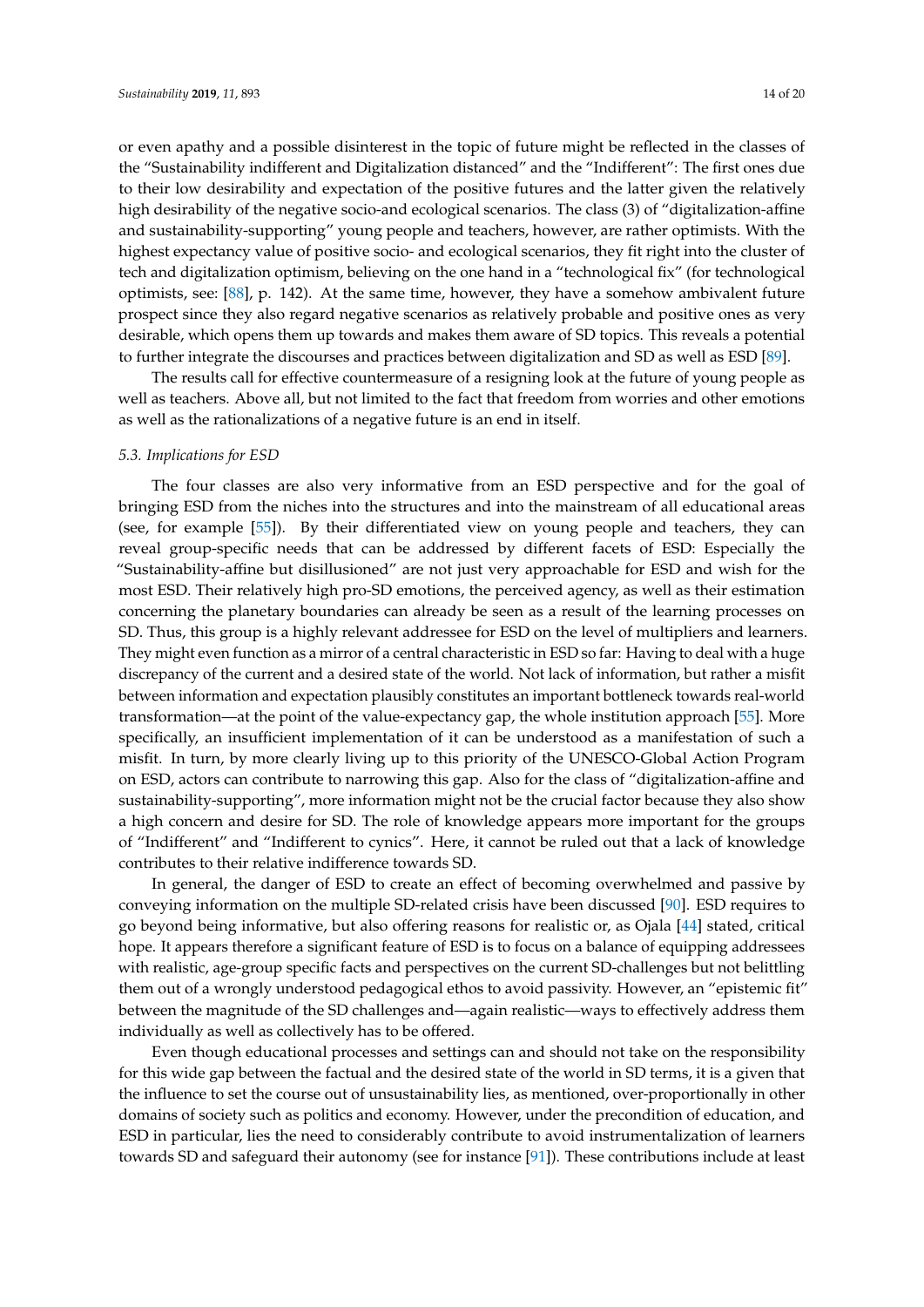two ways of how to find the delicate balance between realistic, but still constructive, motivating and hope-supporting information.

The first way—in comparison to the extent of the SD-problems—is to strengthen the learners' SD-related agency by outlining areas where the individual influence and decision-making will match up to the needed effectiveness. This aim resonates with one of Ojala's [\[48\]](#page-17-15) source of hope: "trust in one's own ability to influence environmental problems in a positive direction" [\[48\]](#page-17-15) (p. 628), while environmental issues are expanded to SD here. Even though class 1 shows the highest level of agency, the assumption is that this perceived agency not rarely relates to a narrow array of options to address SD issues compared to the size of challenges. This assumed narrow focus is composed of, firstly an emphasis on "low hanging fruits" like switching off the lights and separating household waste. Secondly, narrow agency results from underestimating the influence individuals can have to change the structural level within the individual-structure-continuum (Here, the relation between individuals and the socio-economic structures is addressed. As Giddens [\[92\]](#page-19-7) showed, this relation is mutually constitutive: eventually it is the actions of individuals that are reproducing as well as shaping the rules, norms, regulations and paradigms that keep up and shape structures, while they, at the same time, shape the individual's options and behavior). Such a narrow understanding of agency and the resulting misfit between the dimension of problems versus solutions offered might work as a sedative pill—silencing one's conscience, while still being too symbolic. They might, however, also lead to cynicism, as the "Indifferent" and the "Sustainability Indifferent and Digitalization Distanced" show. Neglecting the hard-to-escape imbalance between the magnitude of challenges and the areas of influence now appears like a crucial quality criterion of transformative ESD, which needs to address these challenges. How does an ESD look like that focuses on effective agency, meets the epistemic fit and therefore embraces, but also goes well beyond easy, everyday-life, and low-cost activities? Where can one find such effective and structure-influencing areas of impact?

One answer of effective, high-impact options lies, for example, in discussing the choice of the occupational path with young people and its contributions to (un)sustainability. Another way is to highlight possibilities of individual involvement to transform stable and inert structures related to unsustainability. This idea of being an active citizen and going well beyond the right to vote in elections refers as well to one´s own educational institutions and other SD-relevant institutions. ESD that promotes effective engagement in the political domain thereby emphasizes the collective dimension of SD-solutions and counteracts the tendencies of "privatizing hope" [\[61\]](#page-18-1) (p. 46). The latter implies a downscaling of SD responsibility to the level of the individual against the background of a narrative on structures that are too hard to alter by one person [\[61\]](#page-18-1).

Furthermore, ESD that enables (and motivates) to engage in SD activities, also on a political level, counterbalances what Threadgold [\[60\]](#page-18-0) described as a hierarchy among managing one's own individual future and getting engagement to solve large scale socio-ecological problems. This hierarchy, brought forward and supported by "exerts" of young people's lives, namely parents and teachers, is in favor for managing one's private life. This prioritization delegitimizes the activities of young people towards more global issues (ibid.). To resist such a delegitimization, which leads to "obfuscating the real extent of the coming crises" [\[60\]](#page-18-0) (p. 28), should be a goal of ESD. While the young people in Threadgold's study recognize the socio-ecological problems and future challenges, at the same time, interestingly, their personal futures are remarkably detached from them like two disconnected tracks [\[60\]](#page-18-0) (p. 24ff). Here, ESD can contribute to continuously integrating the two tracks of the learner's individual future and that of the socio-environmental system on a global level.

Another way of fostering effective agency with ESD is to engage and provide positive examples that inspire and, at the same time, increase trust in the activities of other (peer-) individuals. Such examples can range from "hopeful and generative practices emerging from student-led transformations in higher education, to citizen-led transformation of urban green spaces, to sustainability minded activist scientist engaging in transformation of energy, water and food systems, to school communities trying to green their schools and curricula in meaningful ways, to economist beginning to challenge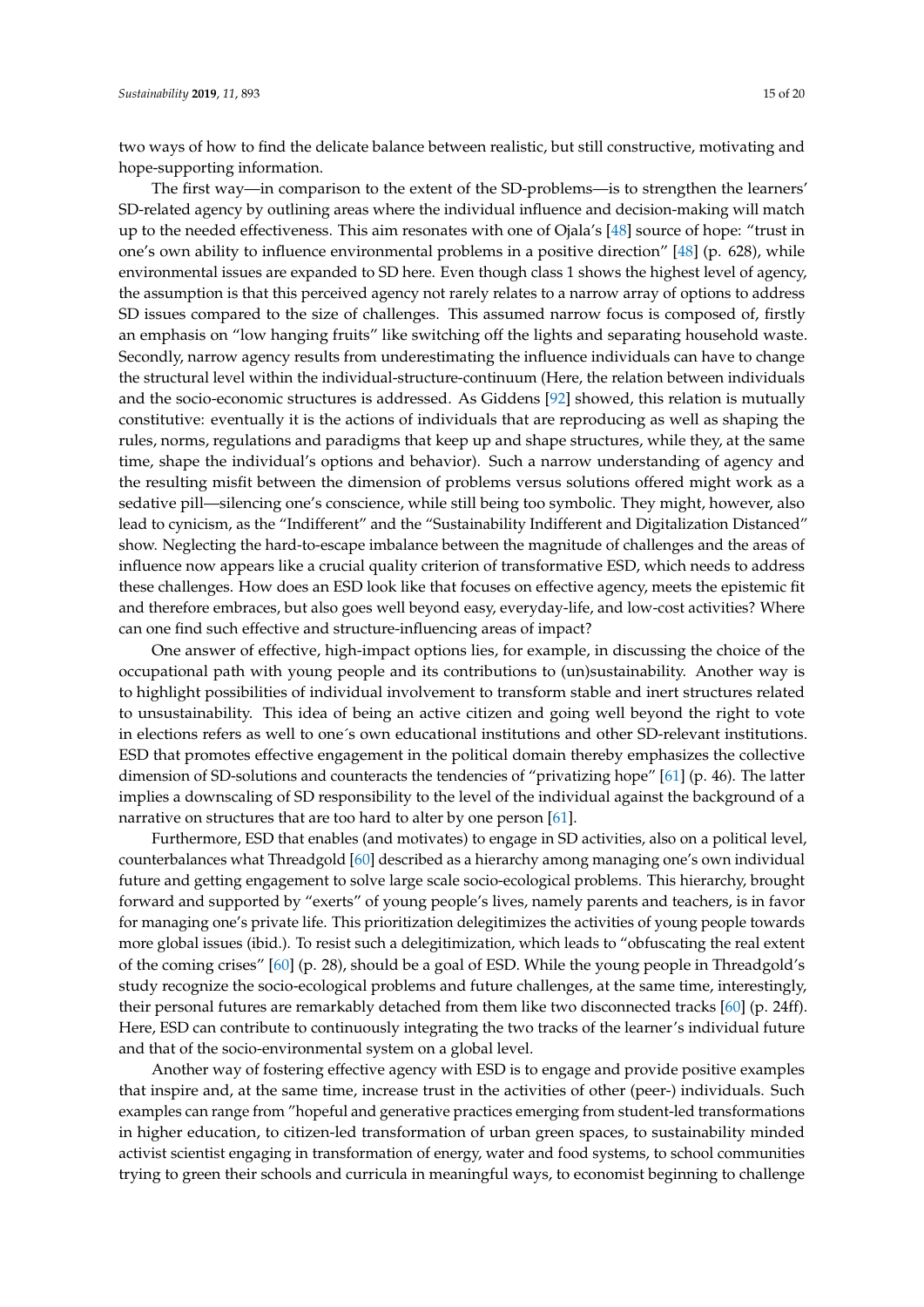some of the fundamentals that underlie capitalism: there are niches that suggest a perfect storm is in the making" [\[57\]](#page-17-24) (p. 32). This resonates with another source of hope mentioned by Ojala, the "trust in sources outside oneself" [\[48\]](#page-17-15) (p. 628). This trust can be directed to other stakeholders in society such as scientists, interest groups, and politicians [\[21\]](#page-16-13) (p. 13). Another source of hope includes re-appraisal of perspectives, such as focusing on positive aspects like an increase in public recognition of SD-challenges (ibid.).

The combination of half the sample being SD-affine and the potential of an ESD that also addresses hope might be a significant contribution to overcoming one of the most central lock-ins of unsustainability: The political willingness to meet the epistemic fit in politics and to implement the necessary profound changes at the structural level. Currently, the low expectation of voting majorities for such impactful activities contributes to the political lock-in. ESD can, as argued above, meaningfully and effectively contribute to fostering adequate SD-related agency and more positive future expectations for individuals. When a strong SD support—as prevalent in class 1 and also in class 3—then becomes visible beyond early adaptors and even beyond an early majority [\[93\]](#page-19-8) (p. 269), this will presumably affect assumptions in politics about the distribution of voting powers and, more general, meeting expectations from society, thus helping overcome the lock-in.

In summary, given the importance of hope for SD as discussed above, it is one of its vital and motivating ingredients. The current lack of it might work as an important bottleneck for creating SD-related solutions. Hope can become central for ESD in its role of dealing with challenges, promoting environmental engagement [\[52\]](#page-17-19), and avoiding cynicism and passivity. Hope-fostering ESD shows and discusses cases of successful ways of SD-solutions and, by that, gives reasons to trust and to expect constructive activities from others. It also deals with possibilities of effective and structurally relevant ways to individually generate more sustainability. In terms of the usefulness of hope, these studies lean more towards the Greek narrative of the positive role of hope than to Nietzsche's. It is why ESD can assist to set hope free from under the rim of the box.

**Supplementary Materials:** The supplementary materials are available online at [http://www.mdpi.com/2071-](http://www.mdpi.com/2071-1050/11/3/893/s1) [1050/11/3/893/s1.](http://www.mdpi.com/2071-1050/11/3/893/s1)

**Author Contributions:** Conceptualization: J.G. and A.B.; data curation: J.G.; formal analysis: J.G.; investigation: J.G. and A.B.; methodology: J.G. and A.B.; software: J.G.; visualization: J.G.; writing—original draft: J.G. and A.B.; writing—review & editing: J.G. and A.B.

**Funding:** This research received funding from the German Federal Ministry of Education and Research.

**Acknowledgments:** We want to thank Stefanie Ollenburg, Mandy Singer-Brodowski, and Andrés Cardona for their valuable and constructive support, and feedback on the article.

**Conflicts of Interest:** The authors declare no conflict of interest.

## **References**

- <span id="page-15-0"></span>1. Panofsky, D.; Panofsky, E. *Die Büchse der Pandora*; Campus Verlag: Frankfurt, Germany; New York, NY, USA, 1992.
- <span id="page-15-1"></span>2. Nietzsche, F. *Menschliches, Allzumenschliches: Ein Buch für Freie Geister*; Verlag von Ernst Schmeitzner: Chemnitz, Germany, 1878.
- <span id="page-15-2"></span>3. Hesoid; Weinfield, H.; Schlegel, C.M. *Hesoid: Theogony and Works and Days*; University of Michigan Press: Ann Arbor, MI, USA, 2006.
- <span id="page-15-3"></span>4. Hesoid. *Hesoid: Theogonie: Übersetzt und Erläutert von Raoul Schrott*; Carl Hanser Verlag: München, Germany, 2014.
- <span id="page-15-4"></span>5. Foster, J. *After Sustainability: Denial, Hope, Retrieval*; Routledge: Abington, UK; New York, NY, USA, 2015.
- <span id="page-15-5"></span>6. Rockström, J.; Steffen, W.; Noone, K.; Persson, A.; Chapin, F.S.; Lambin, E.F.; Lenton, T.M.; Scheffer, M.; Folke, C.; Schellnhuber, H.J.; et al. A safe operating space for humanity. *Nature* **2009**, *461*, 472–475. [\[CrossRef\]](http://dx.doi.org/10.1038/461472a) [\[PubMed\]](http://www.ncbi.nlm.nih.gov/pubmed/19779433)
- <span id="page-15-6"></span>7. Di Fabio, A.; Rosen, M.A. Opening the Black Box of Psychological Processes in the Science of Sustainable Development: A New Frontier. *Eur. J. Sustain. Dev. Res.* **2018**, *2*, 47. [\[CrossRef\]](http://dx.doi.org/10.20897/ejosdr/3933)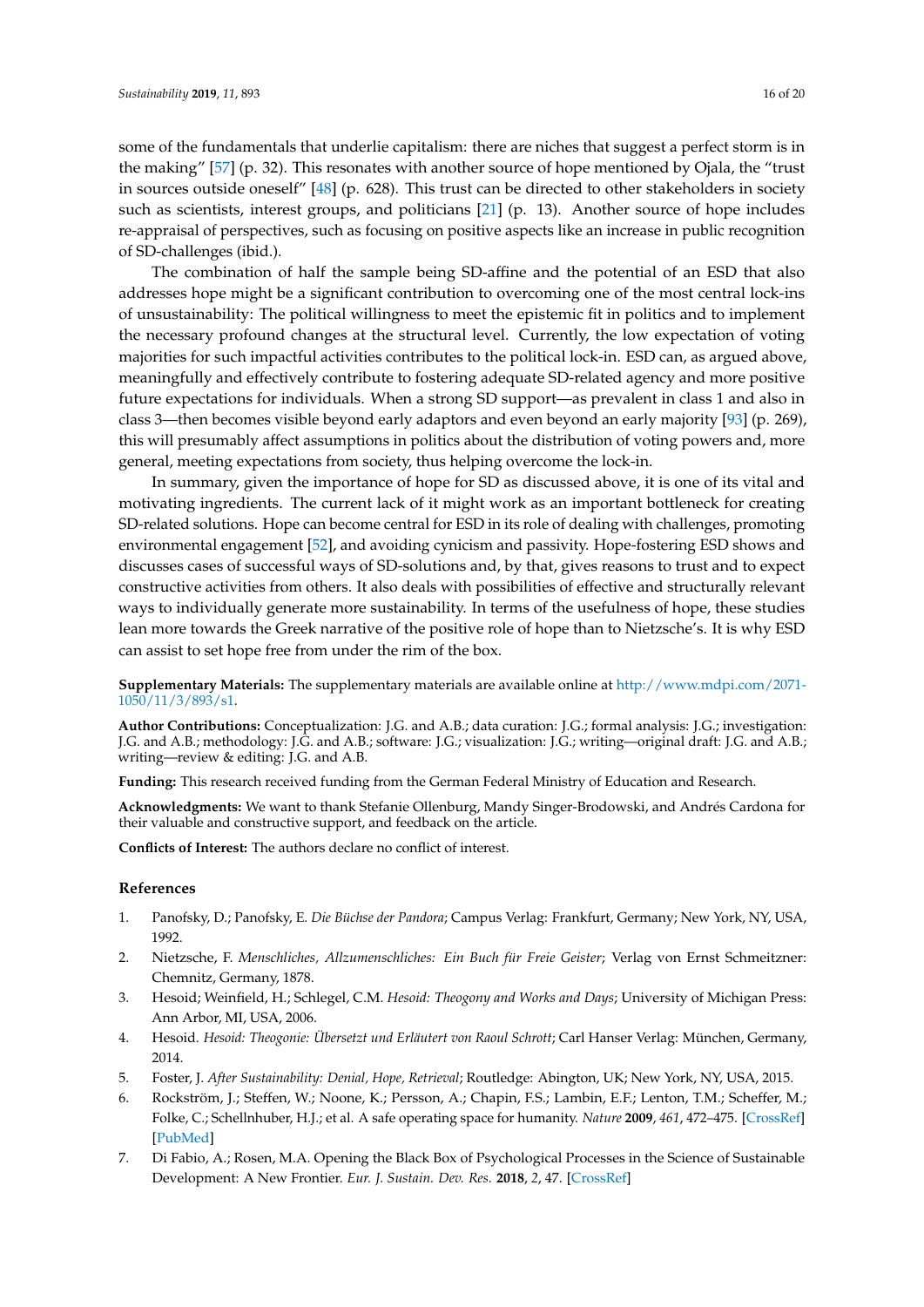- <span id="page-16-0"></span>8. American Psychological Association (APA). *Psychology & Global Climate Change: Addressing a Multifaceted Phenomenon and set of Challenges*; American Psychological Association: Washington, DC, USA, 2009.
- <span id="page-16-1"></span>9. Trope, Y.; Liberman, N. Construal-level theory of psychological distance. *Psychol. Rev.* **2010**, *117*, 440–463. [\[CrossRef\]](http://dx.doi.org/10.1037/a0018963) [\[PubMed\]](http://www.ncbi.nlm.nih.gov/pubmed/20438233)
- <span id="page-16-2"></span>10. Hirsh, J.L.; Costello, M.S.; Fuqua, W.R. Analysis of Delay Discounting as a Psychological Mearure of Sustainable Behavior. *Behav. Soc. Issues* **2015**, *24*, 187–202. [\[CrossRef\]](http://dx.doi.org/10.5210/bsi.v24i0.5906)
- <span id="page-16-3"></span>11. Landry, N.; Gifford, R.; Milfont, T.L.; Weeks, A.; Arnocky, S. Learned helplessness moderates the relationship between environmental concern and behavior. *J. Environ. Psychol.* **2018**, *55*, 18–22. [\[CrossRef\]](http://dx.doi.org/10.1016/j.jenvp.2017.12.003)
- <span id="page-16-4"></span>12. Grawe, K. *Neuropsychotherapy: How the Neurosciences Inform Effective Psychotherapy*, 1st ed.; Psychology Press/Taylor & Francis Group: New York, NY, USA; London, UK, 2007.
- <span id="page-16-5"></span>13. Funke, J. How much knowledge is necessary for action. In *Knowledge and Action*, 9th ed.; Meusburger, P., Werlen, B., Suarsana, L., Eds.; Springer: Heidelberg, Germany, 2017; pp. 99–111.
- <span id="page-16-6"></span>14. Lund, C.; Brooke-Sumner, C.; Baingana, F.; Baron, E.C.; Breuer, E.; Chandra, P.; Haushofer, J.; Herrman, H.; Jordans, M.; Kieling, C.; et al. Social determinants of mental disorders and the Sustainable Development Goals: A systematic review of reviews. *Lancet Psychiatry* **2018**, *5*, 357–369. [\[CrossRef\]](http://dx.doi.org/10.1016/S2215-0366(18)30060-9)
- <span id="page-16-7"></span>15. Patel, V.; Kleinman, A. Poverty and common mental disorders in developing countries. *Bull. World Health Organ.* **2003**, *81*, 609–615. [\[PubMed\]](http://www.ncbi.nlm.nih.gov/pubmed/14576893)
- <span id="page-16-8"></span>16. Pretty, J. How nature contributes to mental and physical health. *Spiritual. Health* **2004**, *5*, 68–78. [\[CrossRef\]](http://dx.doi.org/10.1002/shi.220)
- <span id="page-16-9"></span>17. Paul, K.I.; Moser, K. Unemployment impairs mental health: Meta-analyses. *J. Vocat. Behav.* **2009**, *74*, 264–282. [\[CrossRef\]](http://dx.doi.org/10.1016/j.jvb.2009.01.001)
- <span id="page-16-10"></span>18. Cooper, B. Economic Recession and Mental Health: An Overview. *Neuropsychiatrie* **2011**, *25*, 113–117.
- <span id="page-16-11"></span>19. Manning, C.; Clayton, S. Threats to mental health and wellbeing associated with climate change. In *Psychology and Climate Change: Human Perceptions, Impacts, and Responses*; Clayton, S., Manning, C., Eds.; Elsevier: London, UK; San Diego, CA, USA; Cambridge, UK; Oxford, UK, 2018; pp. 217–244.
- <span id="page-16-12"></span>20. Burke, S.E.L.; Sanson, A.V.; van Hoorn, J. The Psychological Effects of Climate Change on Children. *Curr. Psychiatry Rep.* **2018**, *20*, 35. [\[CrossRef\]](http://dx.doi.org/10.1007/s11920-018-0896-9) [\[PubMed\]](http://www.ncbi.nlm.nih.gov/pubmed/29637319)
- <span id="page-16-13"></span>21. Ojala, M. Young People and Global Climate Change: Emotions, Coping, and Engagement in Everyday Life. In *Geographies of Global Issues: Change and Threat*; Ansell, N., Klocker, N., Skelton, T., Eds.; Springer: Singapore, 2016; pp. 1–19.
- <span id="page-16-14"></span>22. Ojala, M. Adolescents' worries about environmental risks: Subjective wellbeing, values, and existential dimensions. *J. Youth Stud.* **2005**, *8*, 331–347. [\[CrossRef\]](http://dx.doi.org/10.1080/13676260500261934)
- <span id="page-16-15"></span>23. Ojala, M. Hope and Worry: Exploring Young People's Values, Emotions, and Behavior Regarding Global Environmental Problems. Ph.D. Dissertation, Örebro Studies in Psychology 11, Örebro Universitetsbibliotek, Örebro, Sweden, 2007.
- <span id="page-16-16"></span>24. Carr, A. Positive Psychology. In *Encyclopedia of Quality of Life and Well-Being Research*; Michalos, A.C., Ed.; Springer: Dordrecht, The Netherlands, 2014; pp. 4927–4932.
- <span id="page-16-17"></span>25. Seligman, M.E.P. *Flourish*; Simon & Schuster: New York, NY, USA, 2011.
- <span id="page-16-18"></span>26. World Commission on Environment and Development (WCED). *Our Common Future*; Oxford University Press: Oxford, UK, 1987.
- <span id="page-16-19"></span>27. Di Fabio, A. The Psychology of Sustainability and Sustainable Development for Well-Being in Organizations. *Front. Psychol.* **2017**, *8*, 1534. [\[CrossRef\]](http://dx.doi.org/10.3389/fpsyg.2017.01534) [\[PubMed\]](http://www.ncbi.nlm.nih.gov/pubmed/28974935)
- <span id="page-16-21"></span>28. Corral-Verdugo, V. The positive psychology of sustainability. *Environ. Dev. Sustain.* **2012**, *14*, 651–666. [\[CrossRef\]](http://dx.doi.org/10.1007/s10668-012-9346-8)
- <span id="page-16-20"></span>29. O'Brien, C. Sustainable Happiness and Well-Being: Future Directions for Positive Psychology. *Psychology* **2012**, *3*, 1196–1201. [\[CrossRef\]](http://dx.doi.org/10.4236/psych.2012.312A177)
- <span id="page-16-22"></span>30. Tapia-Fonllem, C.; Corral-Verdugo, V.; Fraijo-Sing, B. Sustainable Behavior and Quality of Life. In *Handbook of Environmental Psychology and Quality of Life Research*; Fleury-Bahi, G., Pol, E., Navarro, O., Eds.; Springer: Cham, Switzerland, 2017; pp. 173–184.
- <span id="page-16-23"></span>31. Park, N.; Peterson, C.; Seligman, M.E.P. Strengths of Character and Well-Being. *J. Soc. Clin. Psychol.* **2004**, *23*, 603–619. [\[CrossRef\]](http://dx.doi.org/10.1521/jscp.23.5.603.50748)
- <span id="page-16-24"></span>32. De Haan, G.; Kamp, G.; Lerch, A.; Martignon, L.; Müller-Christ, G.; Nutzinger, H.G. *Nachhaltigkeit und Gerechtigkeit: Grundlagen und Schulpraktische Konsequenzen*; Springer: Berlin/Heidelberg, Germany, 2008.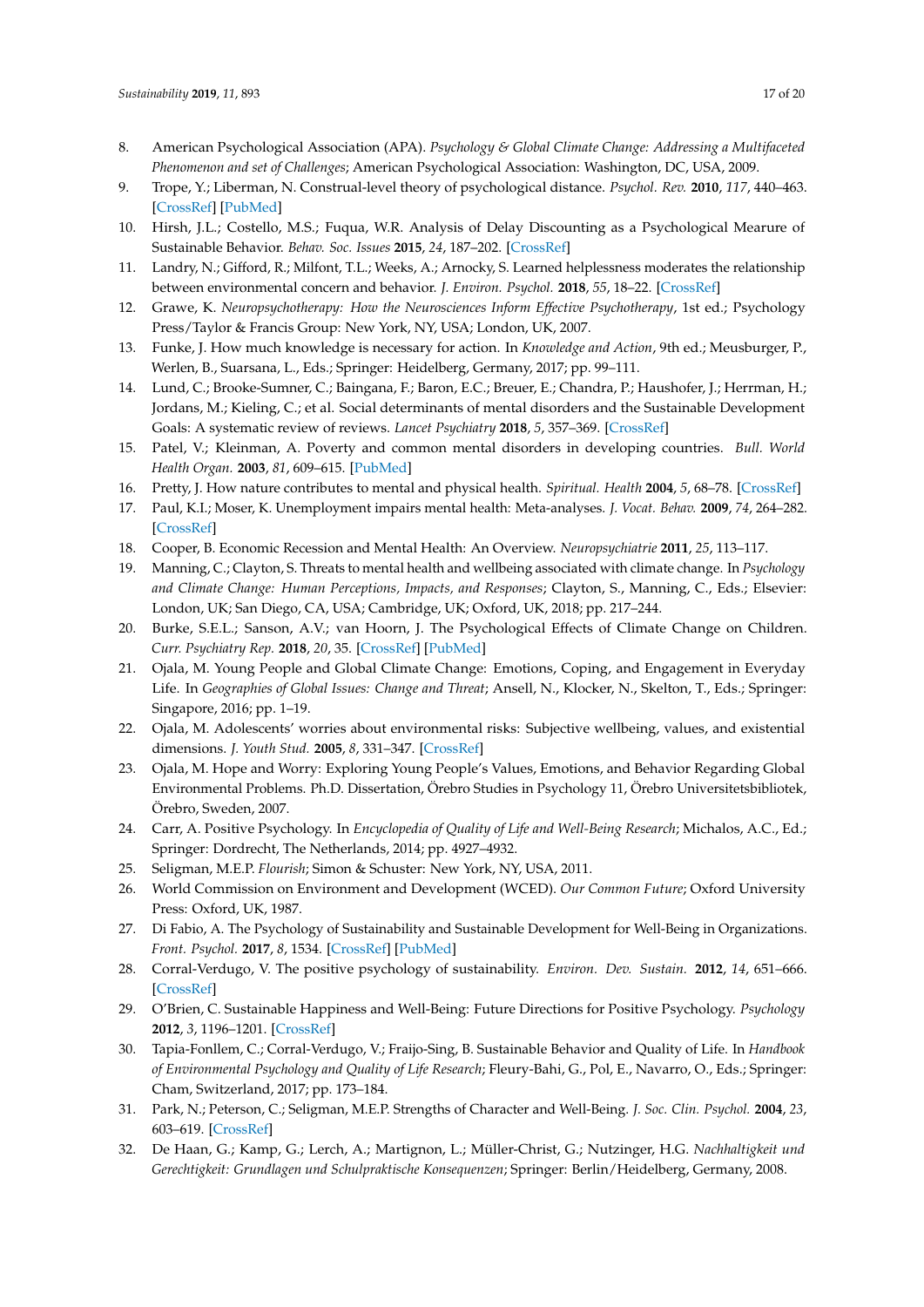- <span id="page-17-0"></span>33. Alarcon, G.M.; Bowling, N.A.; Khazon, S. Great expectations: A meta-analytic examination of optimism and hope. *Personal. Individ. Differ.* **2013**, *54*, 821–827. [\[CrossRef\]](http://dx.doi.org/10.1016/j.paid.2012.12.004)
- <span id="page-17-1"></span>34. Gallagher, M.W.; Lopez, S.J. Positive expectancies and mental health: Identifying the unique contributions of hope and optimism. *J. Posit. Psychol.* **2009**, *4*, 548–556. [\[CrossRef\]](http://dx.doi.org/10.1080/17439760903157166)
- <span id="page-17-2"></span>35. Mens, M.G.; Scheier, M.F.; Carver, C.S. Optimism. In *The Oxford Handbook of Positive Psychology*, 3rd ed.; Snyder, C.R., Lopez, S.J., Edwards, L.M., Marques, S.C., Eds.; Oxford University Press: New York, NY, USA, 2016.
- <span id="page-17-3"></span>36. Scheier, M.F.; Carver, C.S. Optimism, coping, and health: Assessment and implications of generalized outcome expectancies. *Health Psychol.* **1985**, *4*, 219–247. [\[CrossRef\]](http://dx.doi.org/10.1037/0278-6133.4.3.219)
- <span id="page-17-4"></span>37. Wenglert, L.; Rosén, A.-S. Measuring optimism–pessimism from beliefs about future events. *Personal. Individ. Differ.* **2000**, *28*, 717–728. [\[CrossRef\]](http://dx.doi.org/10.1016/S0191-8869(99)00133-6)
- <span id="page-17-5"></span>38. Peterson, C.; Steen, A.T. Optimistic explanatory style. In *Oxford Library of Psychology. Oxford Handbook of Positive Psychology*; Lopez, S.J., Snyder, C.R., Eds.; Oxford University Press: New York, NY, USA, 2009; pp. 313–321.
- <span id="page-17-6"></span>39. Ciarrochi, J.; Parker, P.; Kashdan, T.B.; Heaven, P.C.L.; Barkus, E. Hope and emotional well-being: A six-year study to distinguish antecedents, correlates, and consequences. *J. Posit. Psychol.* **2015**, *10*, 520–532. [\[CrossRef\]](http://dx.doi.org/10.1080/17439760.2015.1015154)
- <span id="page-17-7"></span>40. Snyder, C.R.; Rand, K.L.; Sigmon, D.R. Hope Theory: A Member of the Positive Psychology Family. In *Handbook of Positive Psychology*; Snyder, C.R., Lopez, S.J., Eds.; Oxford University Press: New York, NY, USA, 2002; pp. 257–276.
- <span id="page-17-8"></span>41. Snyder, C.R. Genesis: The birth and growth of hope. In *Handbook of Hope: Theory, Measures, and Applications*; Snyder, C.R., Ed.; Academic Press: Cambridge, MA, USA, 2000; pp. 25–38.
- <span id="page-17-9"></span>42. Averill, J.R.; Catlin, G.; Chon, K.K. *Rules of Hope*, 1st ed.; Springer: Berlin, Germany, 1990.
- <span id="page-17-10"></span>43. Drahos, P. Trading in Public Hope. *Ann. Am. Acad. Polit. Soc. Sci.* **2004**, *592*, 18–38. [\[CrossRef\]](http://dx.doi.org/10.1177/0002716203261614)
- <span id="page-17-11"></span>44. Ojala, M. Hope and anticipation in education for a sustainable future. *Futures* **2017**, *94*, 76–84. [\[CrossRef\]](http://dx.doi.org/10.1016/j.futures.2016.10.004)
- <span id="page-17-12"></span>45. Folkman, S. Stress, coping, and hope. *Psycho-Oncology* **2010**, *19*, 901–908. [\[CrossRef\]](http://dx.doi.org/10.1002/pon.1836)
- <span id="page-17-13"></span>46. Cousins, N. *Head First: The Biology of Hope*, 1st ed.; E.P. Dutton: New York, NY, USA, 1989.
- <span id="page-17-14"></span>47. Rand, K.L.; Touza, K.K. Hope Theory. In *The Oxford Handbook of Positive Psychology*, 3rd ed.; Snyder, C.R., Lopez, S.J., Edwards, L.M., Marques, S.C., Eds.; Oxford University Press: New York, NY, USA, 2016.
- <span id="page-17-15"></span>48. Ojala, M. Hope and climate change: The importance of hope for environmental engagement among young people. *Environ. Educ. Res.* **2012**, *18*, 625–642. [\[CrossRef\]](http://dx.doi.org/10.1080/13504622.2011.637157)
- <span id="page-17-16"></span>49. Stevenson, K.; Peterson, N. Motivating Action through Fostering Climate Change Hope and Concern and Avoiding Despair among Adolescents. *Sustainability* **2016**, *8*, 6. [\[CrossRef\]](http://dx.doi.org/10.3390/su8010006)
- <span id="page-17-17"></span>50. Li, C.J.; Monroe, M.C. Exploring the essential psychological factors in fostering hope concerning climate change. *Environ. Educ. Res.* **2017**, *5*, 1–19. [\[CrossRef\]](http://dx.doi.org/10.1080/13504622.2017.1367916)
- <span id="page-17-18"></span>51. Bar-Tal, D. Why Does Fear Override Hope in Societies Engulfed by Intractable Conflict, as It Does in the Israeli Society? *Polit. Psychol.* **2001**, *22*, 601–627. [\[CrossRef\]](http://dx.doi.org/10.1111/0162-895X.00255)
- <span id="page-17-19"></span>52. Kerret, D.; Orkibi, H.; Ronen, T. Testing a model linking environmental hope and self-control with students' positive emotions and environmental behavior. *J. Environ. Educ.* **2016**, *47*, 307–317. [\[CrossRef\]](http://dx.doi.org/10.1080/00958964.2016.1182886)
- <span id="page-17-20"></span>53. Seligman, M.E.P. *Authentic Happiness: Using the New Positive Psychology to Realize Your Potential for Lasting Fulfillment*; Free Press: New York, NY, USA, 2002.
- <span id="page-17-22"></span><span id="page-17-21"></span>54. McGeer, V. The Art of Good Hope. *Ann. Am. Acad. Polit. Soc. Sci.* **2004**, *592*, 100–127. [\[CrossRef\]](http://dx.doi.org/10.1177/0002716203261781)
- 55. UNESCO. *Roadmap for the Implementation of the Global Action Programme on Education for Sustainable Development*; UNESCO: Paris, France, 2014.
- <span id="page-17-23"></span>56. De Haan, G. The BLK '21' programme in Germany: A 'Gestaltungskompetenz'-based model for Education for Sustainable Development. *Environ. Educ. Res.* **2006**, *12*, 19–32. [\[CrossRef\]](http://dx.doi.org/10.1080/13504620500526362)
- <span id="page-17-24"></span>57. Wals, A.E.J. *Beyond Unreasonable Doubt: Education and Learning for Social-Ecological Sustainability in the Anthropocene*; Wageningen University: Wageningen, The Netherlands, 2015.
- <span id="page-17-25"></span>58. Ellis, S.J. Young people and political action: Who is taking responsibility for positive social change? *J. Youth Stud.* **2004**, *7*, 89–102. [\[CrossRef\]](http://dx.doi.org/10.1080/1367626042000209976)
- <span id="page-17-26"></span>59. Bundesministerium für Umwelt, Naturschutz und Reaktorsicherheit, Bau und Reaktorsicherheit (BMUB). Zukunft? Jugend Fragen!: Nachhaltigkeit, Politik, Engagement—Eine Studie zu Einstellungen und Alltag Junger Menschen. 2018, pp. 1–68. Available online: [https://www.bmu.de/fileadmin/Daten\\_BMU/Pools/](https://www.bmu.de/fileadmin/Daten_BMU/Pools/Broschueren/jugendstudie_bf.pdf) [Broschueren/jugendstudie\\_bf.pdf](https://www.bmu.de/fileadmin/Daten_BMU/Pools/Broschueren/jugendstudie_bf.pdf) (accessed on 2 May 2018).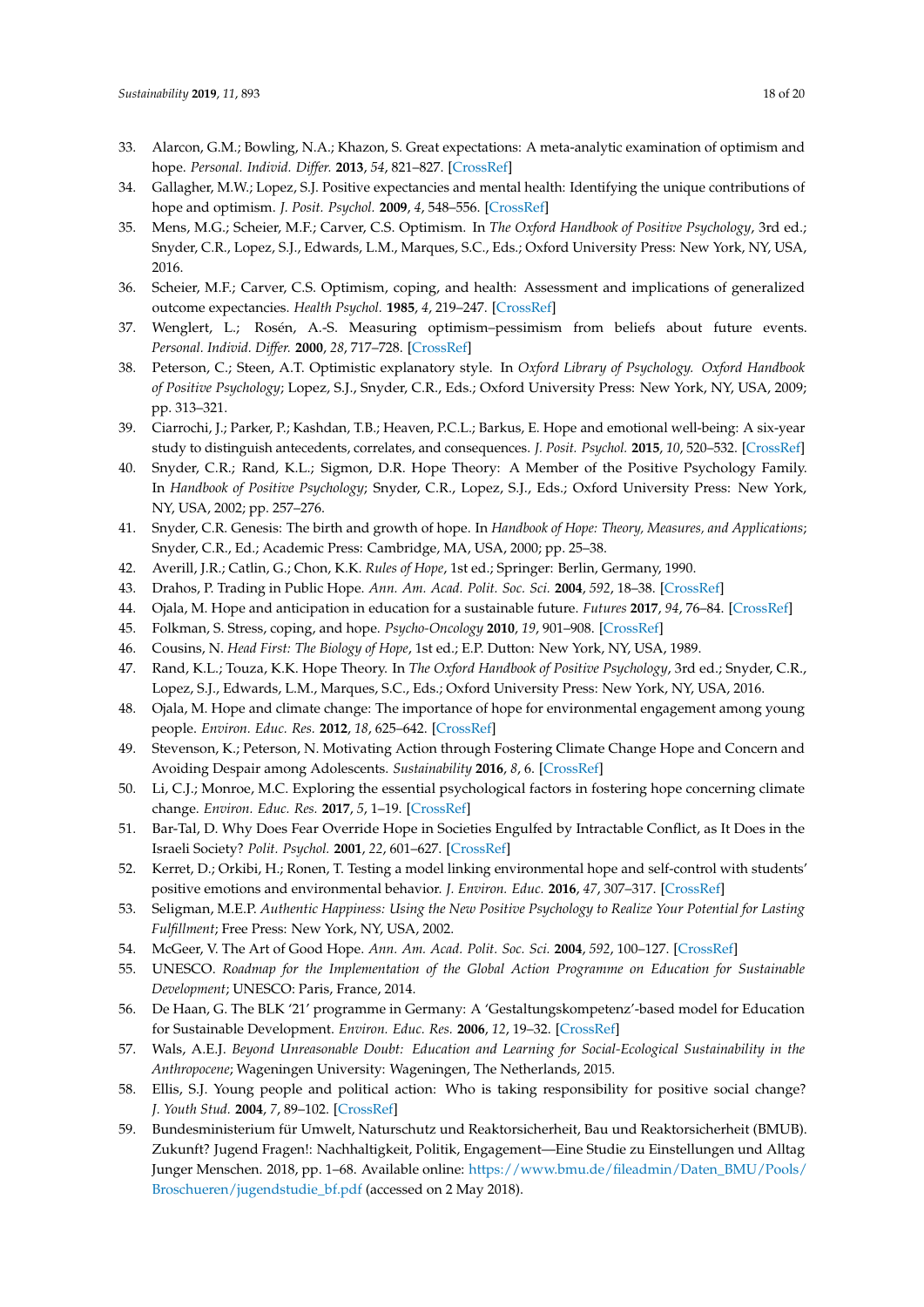- <span id="page-18-0"></span>60. Threadgold, S. 'I reckon my life will be easy, but my kids will be buggered': Ambivalence in young people's positive perceptions of individual futures and their visions of environmental collapse. *J. Youth Stud.* **2012**, *15*, 17–32. [\[CrossRef\]](http://dx.doi.org/10.1080/13676261.2011.618490)
- <span id="page-18-1"></span>61. Ojala, M. Facing Anxiety in Climate Change Education: From Therapeutic Practice to Hopeful Transgressive Learning. *Can. J. Environ. Educ.* **2016**, *21*, 41–56.
- <span id="page-18-2"></span>62. Grund, J.; Brock, A. Executive Summary: Bildung für Nachhaltige Entwicklung in Lehr-Lernsettings. Quantitative Studie des Nationalen Monitorings, Befragung Junger Menschen. 2018. Available online: [http://www.ewi-psy.fu-berlin.de/einrichtungen/weitere/institut-futur/aktuelles/dateien/executive\\_](http://www.ewi-psy.fu-berlin.de/einrichtungen/weitere/institut-futur/aktuelles/dateien/executive_summary_junge_menschen.pdf) [summary\\_junge\\_menschen.pdf](http://www.ewi-psy.fu-berlin.de/einrichtungen/weitere/institut-futur/aktuelles/dateien/executive_summary_junge_menschen.pdf) (accessed on 19 December 2018).
- <span id="page-18-3"></span>63. Brock, A.; Grund, J. Executive Summary: Bildung für Nachhaltige Entwicklung in Lehr-Lernsettings. Quantitative Studie des Nationalen Monitorings, Befragung von LehrerInnen. 2018. Available online: [http://www.ewi-psy.fu-berlin.de/einrichtungen/weitere/institut-futur/aktuelles/dateien/executive\\_](http://www.ewi-psy.fu-berlin.de/einrichtungen/weitere/institut-futur/aktuelles/dateien/executive_summary_lehrerinnen.pdf) [summary\\_lehrerinnen.pdf](http://www.ewi-psy.fu-berlin.de/einrichtungen/weitere/institut-futur/aktuelles/dateien/executive_summary_lehrerinnen.pdf) (accessed on 19 December 2018).
- <span id="page-18-4"></span>64. Austin, J.T.; Vancouver, J.B. Goal Constructs in Psychology: Structure, Process, and Content. *Psychol. Bull.* **1996**, *120*, 338–375. [\[CrossRef\]](http://dx.doi.org/10.1037/0033-2909.120.3.338)
- <span id="page-18-5"></span>65. Carver, C.S.; Scheier, M.F. *On the Self-Regulation of Behavior*; Cambridge UP: Cambridge, UK, 1998.
- <span id="page-18-6"></span>66. Wenglert, L.; Svenson, O. Self-image and predictions about future events. *Scand. J. Psychol.* **1982**, *23*, 153–155. [\[CrossRef\]](http://dx.doi.org/10.1111/j.1467-9450.1982.tb00428.x)
- <span id="page-18-7"></span>67. Flett, G.L. Mattering and Positive Psychology. In *The Psychology of Mattering: Understanding the Human Need to be Significant*; Flett, G.L., Ed.; Elsevier: Amsterdam, The Netherlands, 2018; pp. 129–155.
- <span id="page-18-9"></span><span id="page-18-8"></span>68. Schwarz, G. Estimating the Dimension of a Model. *Ann. Stat.* **1978**, *6*, 461–464. [\[CrossRef\]](http://dx.doi.org/10.1214/aos/1176344136)
- 69. Cohen, B. *Explaining Psychological Statistics*, 3rd ed.; John Wiley & Sons: New York, NY, USA, 2008.
- <span id="page-18-10"></span>70. Tomczak, M.; Tomczak, E. The need to report effect size estimates revisited: An overview of some recommended measures of effect size. *Trends Sport Sci.* **2014**, *1*, 19–25.
- <span id="page-18-11"></span>71. Cohen, J. *Statistical Power Analysis for the Behavioral Sciences*, 2nd ed.; Erlbaum: Hillsdale, NJ, USA, 1988.
- <span id="page-18-12"></span>72. Fritz, C.O.; Morris, P.E.; Richler, J.J. Effect size estimates: Current use, calculations, and interpretation. *J. Exp. Psychol. Gen.* **2012**, *141*, 2–18. [\[CrossRef\]](http://dx.doi.org/10.1037/a0024338)
- <span id="page-18-13"></span>73. Baier, M. *Umweltgerechtigkeit und Nachhaltigkeit: Gerechtigkeitsurteile und ihr Einfluss auf Private und Politische Handlungsbereitschaften am Beispiel der Energieproblematik*; Verlag Dr. Kovac: Hamburg, Germany, 2015.
- <span id="page-18-14"></span>74. Kals, E.; Maes, J. Sustainable Development and Emotions. In *Psychology of Sustainable Development*; Schmuck, P., Schultz, W.P., Eds.; Springer Science + Business Media: New York, NY, USA, 2002.
- <span id="page-18-15"></span>75. Alisat, S.; Riemer, M. The environmental action scale: Development and psychometric evaluation. *J. Environ. Psychol.* **2015**, *43*, 13–23. [\[CrossRef\]](http://dx.doi.org/10.1016/j.jenvp.2015.05.006)
- <span id="page-18-16"></span>76. National Union of Students (NUS). *Attitudes towards, and Skills for, Sustainable Development: Appendix 4A: University Skills Survey-First Years*; The Higher Education Academy: York, UK, 2015.
- <span id="page-18-17"></span>77. Steffen, W.; Richardson, K.; Rockström, J.; Cornell, S.E.; Fetzer, I.; Bennett, E.M.; Biggs, R.; Carpenter, S.R.; de Vries, W.; de Wit, C.A.; et al. Planetary boundaries: Guiding human development on a changing planet. *Science* **2015**, *347*, 1259855. [\[CrossRef\]](http://dx.doi.org/10.1126/science.1259855) [\[PubMed\]](http://www.ncbi.nlm.nih.gov/pubmed/25592418)
- <span id="page-18-18"></span>78. Boeve-de Pauw, J.; Gericke, N.; Olsson, D.; Berglund, T. The Effectiveness of Education for Sustainable Development. *Sustainability* **2015**, *7*, 15693–15717. [\[CrossRef\]](http://dx.doi.org/10.3390/su71115693)
- <span id="page-18-19"></span>79. Winkler, N.; Kroh, M.; Spiess, M. *Entwicklung einer Deutschen Kurzskala zur Zweidimensionalen Messung von sozialer Erwünschtheit*; Deutsches Institut für Wirtschaftsforschung: Berlin, Germany, 2006.
- <span id="page-18-20"></span>80. Bundesamt für Naturschutz (BfN). Naturbewusstsein 2015: Wissenschaftlicher Vertiefungsbericht. 2015. Available online: [https://www.bfn.de/fileadmin/BfN/gesellschaft/Bilder/WissVertiefung\\_NatBew2015\\_](https://www.bfn.de/fileadmin/BfN/gesellschaft/Bilder/WissVertiefung_NatBew2015_barrfrei_fin.pdf) [barrfrei\\_fin.pdf](https://www.bfn.de/fileadmin/BfN/gesellschaft/Bilder/WissVertiefung_NatBew2015_barrfrei_fin.pdf) (accessed on 22 October 2017).
- <span id="page-18-21"></span>81. Kormos, C.; Gifford, R. The validity of self-report measures of proenvironmental behavior: A meta-analytic review. *J. Environ. Psychol.* **2014**, *40*, 359–371. [\[CrossRef\]](http://dx.doi.org/10.1016/j.jenvp.2014.09.003)
- <span id="page-18-22"></span>82. Li, C.; Monroe, M.C. Development and Validation of the Climate Change Hope Scale for High School Students. *Environ. Behav.* **2018**, *50*, 454–479. [\[CrossRef\]](http://dx.doi.org/10.1177/0013916517708325)
- <span id="page-18-23"></span>83. Nordensvard, J. Dystopia and disutopia: Hope and hopelessness in German pupils' future narratives. *J. Educ. Chang.* **2014**, *15*, 443–465. [\[CrossRef\]](http://dx.doi.org/10.1007/s10833-014-9237-x)
- <span id="page-18-24"></span>84. Eckersley, R. Dreams and Expectations. *Futures* **1999**, *31*, 73–90. [\[CrossRef\]](http://dx.doi.org/10.1016/S0016-3287(98)00111-6)